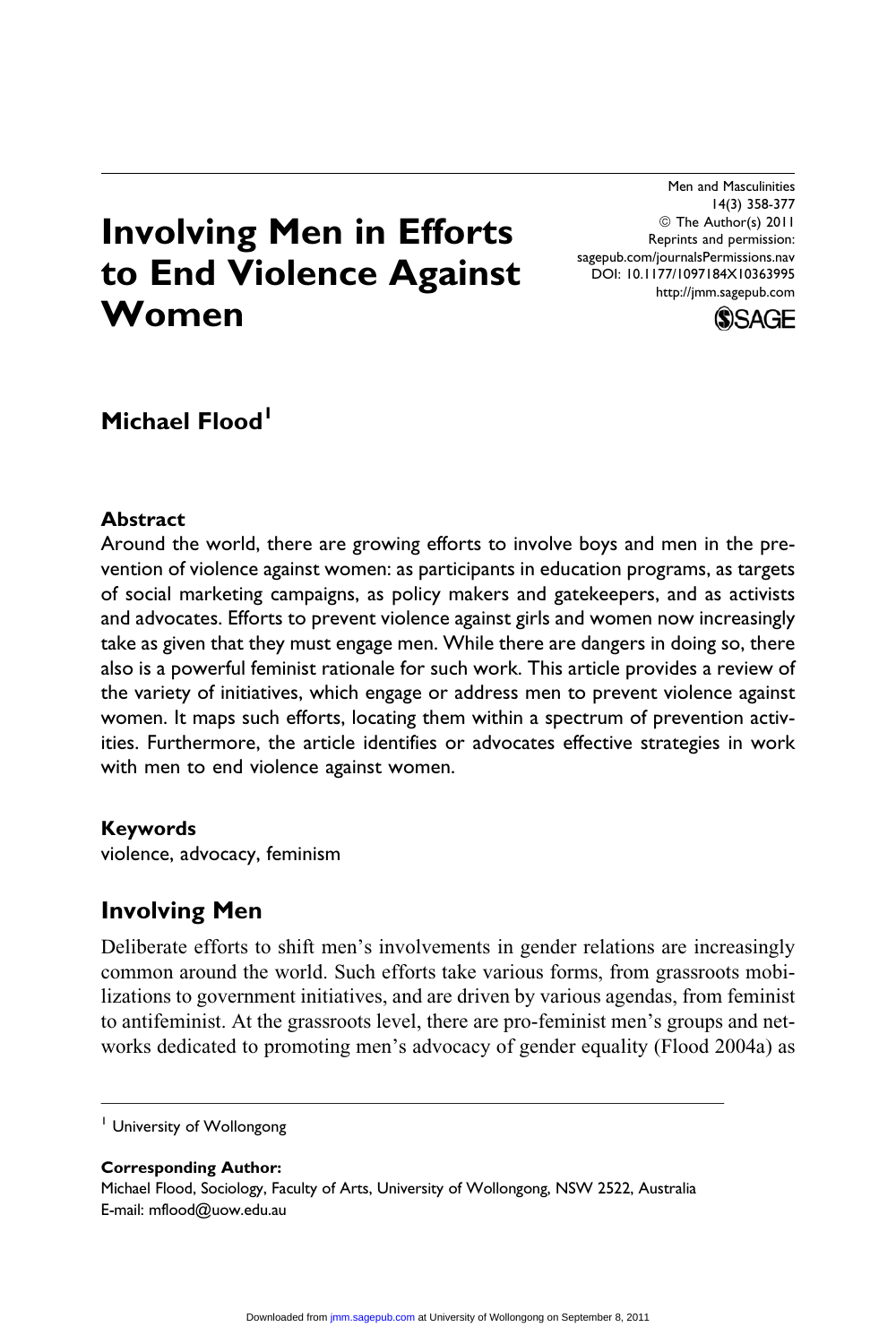well as antifeminist men's groups determined to push back the gains of feminism (Flood 2004b). National governments and international agencies have affirmed the need to involve men in work addressing gender equality, families, HIV/AIDS, and a host of other issues (Flood et al. in press).

One of the most significant efforts to alter men's involvements in gender relations centers on men's violence against women. There is a growing consensus in violence prevention circles that to end this violence, we must involve and work with men. While men have long been addressed in secondary- and tertiary-based interventions as perpetrators, now they are also being addressed as ''partners'' in prevention (Flood 2005-2006). There are growing efforts to involve boys and men in various capacities associated with the prevention of violence against women: as participants in education programs, as targets of social marketing campaigns, as policy makers and gatekeepers, and as activists and advocates. There is a steadily increasing body of experience and knowledge regarding effective violence prevention practice among boys and young men, often grounded in wider efforts to involve men in building gender equality.<sup>1</sup> As I note below, this work is growing in both theoretical and political sophistication.

There is a powerful feminist rationale for addressing men in ending violence against women, with three key elements. First and most importantly, efforts to prevent violence against women must address men because largely it is men who perpetrate this violence. For example, a nationally representative sample of 16,000 men and women in the United States documents that violence against women is predominantly male violence. Of the women who had been physically assaulted since the age of 18, 92 percent had been assaulted by a male, and of the women who had been sexually assaulted, all had been raped by males (Tjaden and Thoennes 2000, 46). Thus, to make progress toward eliminating violence against women, we will need to change *men*—men's attitudes, behaviors, identities, and relations.

Second, constructions of masculinity play a crucial role in shaping violence against women: at the individual level, in families and relationships, in communities, and societies as a whole. A wide variety of studies have found, for example, that men's adherence to sexist, patriarchal, and/or sexually hostile attitudes is an important predictor of their use of violence against women, as several meta-analyses document (Murnen, Wright, and Kaluzny 2002; Sugarman and Frankel 1996; Schumacher et al. 2001; Stith et al. 2004). While masculine attitudes are one factor, another is male dominance itself. Male economic and decision-making dominance in the family is one of the strongest predictors of high levels of violence against women (Heise 1998, Heise 2006, 35).

These first two insights boil down into the point that we have no choice but to address men and masculinities if we want to stop violence against women. However, violence prevention work with men has been fueled also by a third and more hopeful insight: that men have a positive role to play in helping to stop violence against women. Violence is an issue of concern to women and men alike and men have a stake in ending violence against women. While men receive a ''patriarchal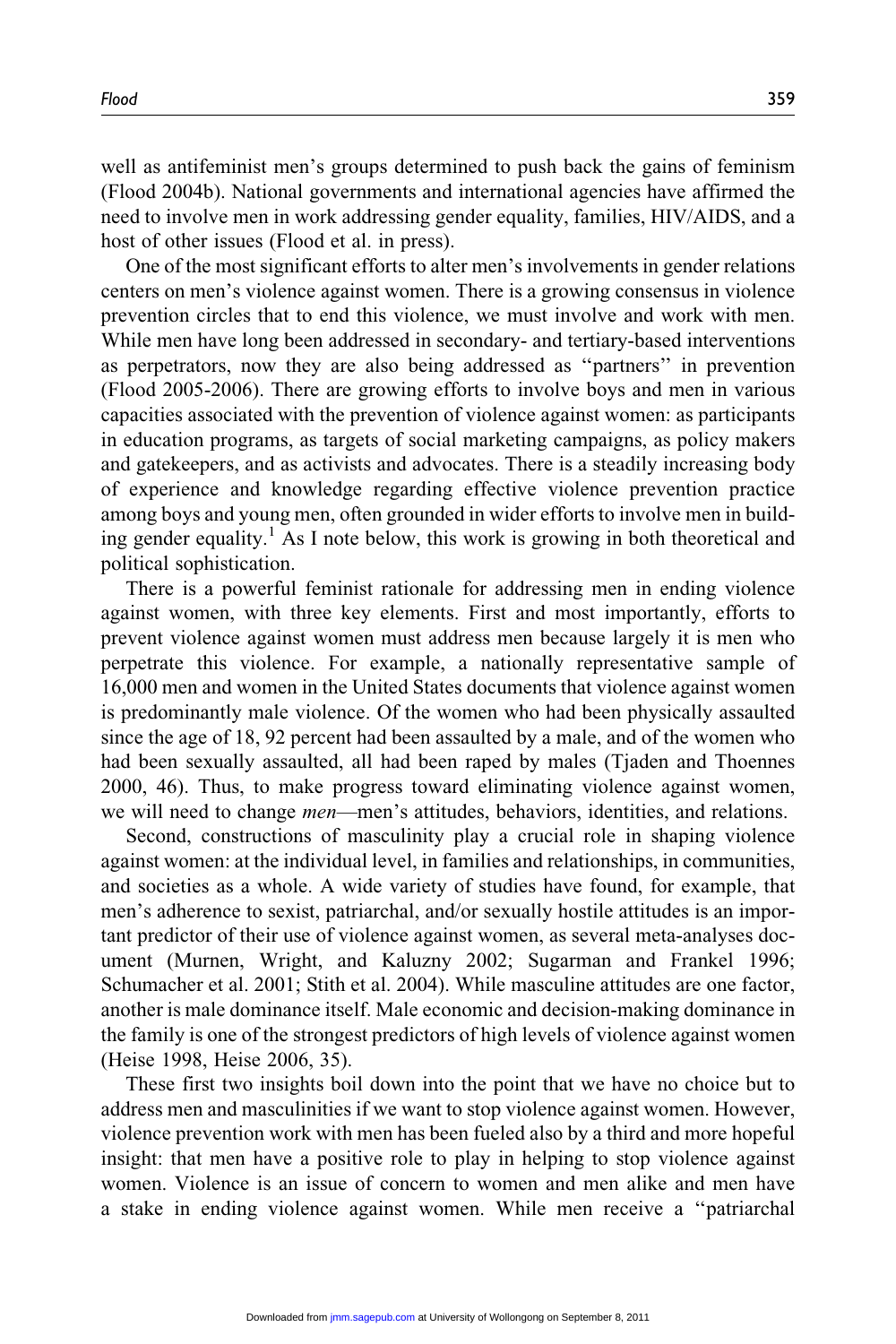dividend''—a set of material and interpersonal privileges—from gendered structures of inequality (Connell 1995), men can be motivated by other interests. There are various ways in which such interests, and the benefits to men of progress toward the elimination of violence against women, have been articulated (Expert Group 2003, Kaufman 2003). They typically include personal well-being (freedom from the costs of conformity with dominant definitions of masculinity), relational interests (men's care and love for the women and girls in their lives), collective and community interests (the benefits to communities, e.g., of a diminution in the civil and international violence associated with aggressive constructions of masculinity and patriarchal nation states), and principle (men's ethical, political, or spiritual commitments). While men's violence against women expresses and maintains men's power over women, men in general also pay a personal price for this violence. Violence against women fuels women's distrust and fear of men, and hurts the women whom many men love.

There is no doubt that involving men in the work of preventing violence against women involves dangers: the dilution of a feminist agenda, the lessening of resources for the victims and survivors of this violence, and the marginalization of women's voices and leadership. These dangers overlap with those associated with involving men in gender-related programming and policy in general (Flood 2007). At the same time, there is also a compelling feminist rationale for addressing men. Hence, efforts to involve men must be guided by a feminist agenda and done in partnership with, and even be accountable to, women and women's groups (Flood 2004a).

#### The Spectrum of Prevention

There is much more that one could explore here about the delicate politics of involving men in preventing violence against women. However, this article has a different purpose: the construction of a framework for understanding and assessing men's involvement in violence prevention work. It brings together two developments: the emergence of efforts which engage men in preventing violence against women and the evolution of the field of violence prevention itself. In the latter, there has been in the last decade, a profound shift toward primary prevention, aimed at preventing violence before it occurs.<sup>2</sup> Contemporary violence prevention also includes increased emphases on comprehensive approaches that address multiple levels of the social order, the value of evaluation and evidence of effectiveness, and the targeting of the determinants or causes of violence against women associated with particular settings, communities, and social dynamics (Walker, Flood, and Webster 2008).

Around the world, there is a now a bewildering variety of initiatives aiming to engage or address men to prevent violence against women. To make sense of them, to assess their effectiveness, and to guide further initiatives, two models provide invaluable frameworks: the ''ecological model'' and the ''spectrum of prevention.'' Used in work aimed at preventing men's violence against women, the ecological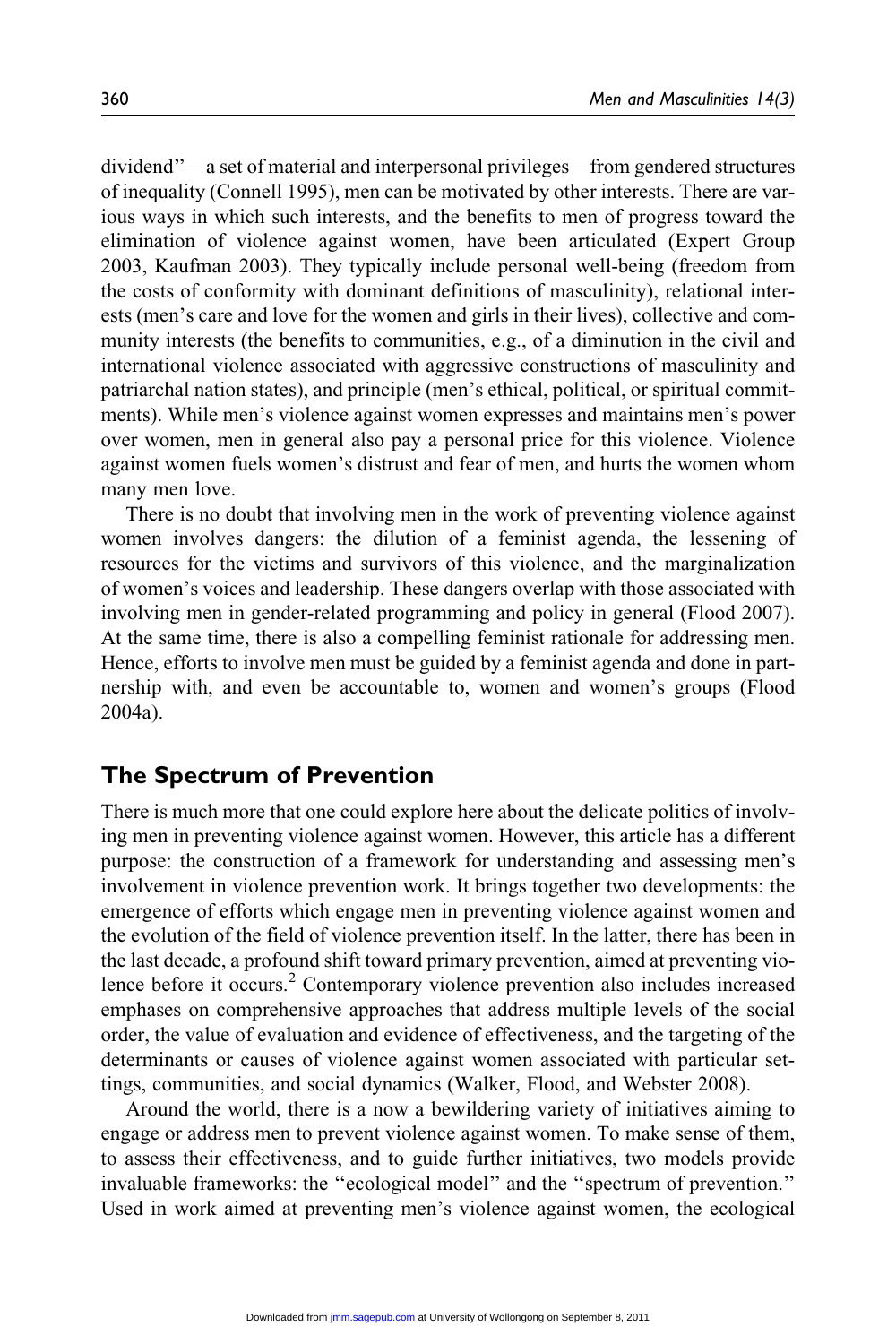| Level of Spectrum                                      | Definition of Level                                                                                |
|--------------------------------------------------------|----------------------------------------------------------------------------------------------------|
| Strengthening individual<br>knowledge and skills       | Enhancing an individual's capability of preventing violence<br>and promoting safety                |
| Promoting community education                          | Reaching groups of people with information and<br>resources to prevent violence and promote safety |
| <b>Educating providers</b>                             | Informing providers who will transmit skills and<br>knowledge to others and model positive norms   |
| Engaging, strengthening, and<br>mobilizing communities | Bringing together groups and individuals for broader goals<br>and greater impact                   |
| Changing                                               | Adopting regulations and shaping norms to prevent<br>violence and improve safety                   |
| Influencing policies and<br>legislation                | Enacting laws and policies that support healthy community<br>norms and a violence-free society     |

| Table I. | The Spectrum of Prevention |  |
|----------|----------------------------|--|
|----------|----------------------------|--|

model embodies the recognition that this violence is the outcome of a complex interplay of individual, relationship, community, institutional, and societal factors and that violence prevention too must work at these multiple levels (Heise 1998; VicHealth 2007; World Health Organization 2002, 2004). Similar insights, and a similar framework, are provided by the spectrum of prevention (Lee et al. 2007, 16). This offers a simple framework for understanding and organizing prevention initiatives, which is summarized below (Davis, Parks, and Cohen 2006, 7; table 1).

In the remainder of this article, I map men's involvement in violence prevention work. I use the spectrum of prevention to organize the discussion, examining six levels of intervention and discussing examples of working with men in each. However, I also review the effectiveness of these efforts, identifying promising strategies in work with men. How and on what basis then do we judge the effectiveness of this work?

# Evaluating Effectiveness

To identify the most promising strategies for the primary prevention for violence against women, we must be guided by both research on the determinants of this violence and evidence for the effectiveness of particular interventions. In relation to the second source of guidance, we face two significant challenges. First, there has been very little evaluation of primary prevention strategies (World Health Organization 2002), including efforts of engaging men in violence prevention. Second, existing evidence regarding the effectiveness of *any* kind of intervention is sparse (Flood 2005-2006). To the extent that impact evaluations have been undertaken, often they are poorly designed, limited to retrospective reports of participants' satisfaction, or only assess proxy variables associated with violence against women rather than this violence itself (Berkowitz 2004a; O'Donohue, Yeater, and Fanetti 2003; Tolan et al.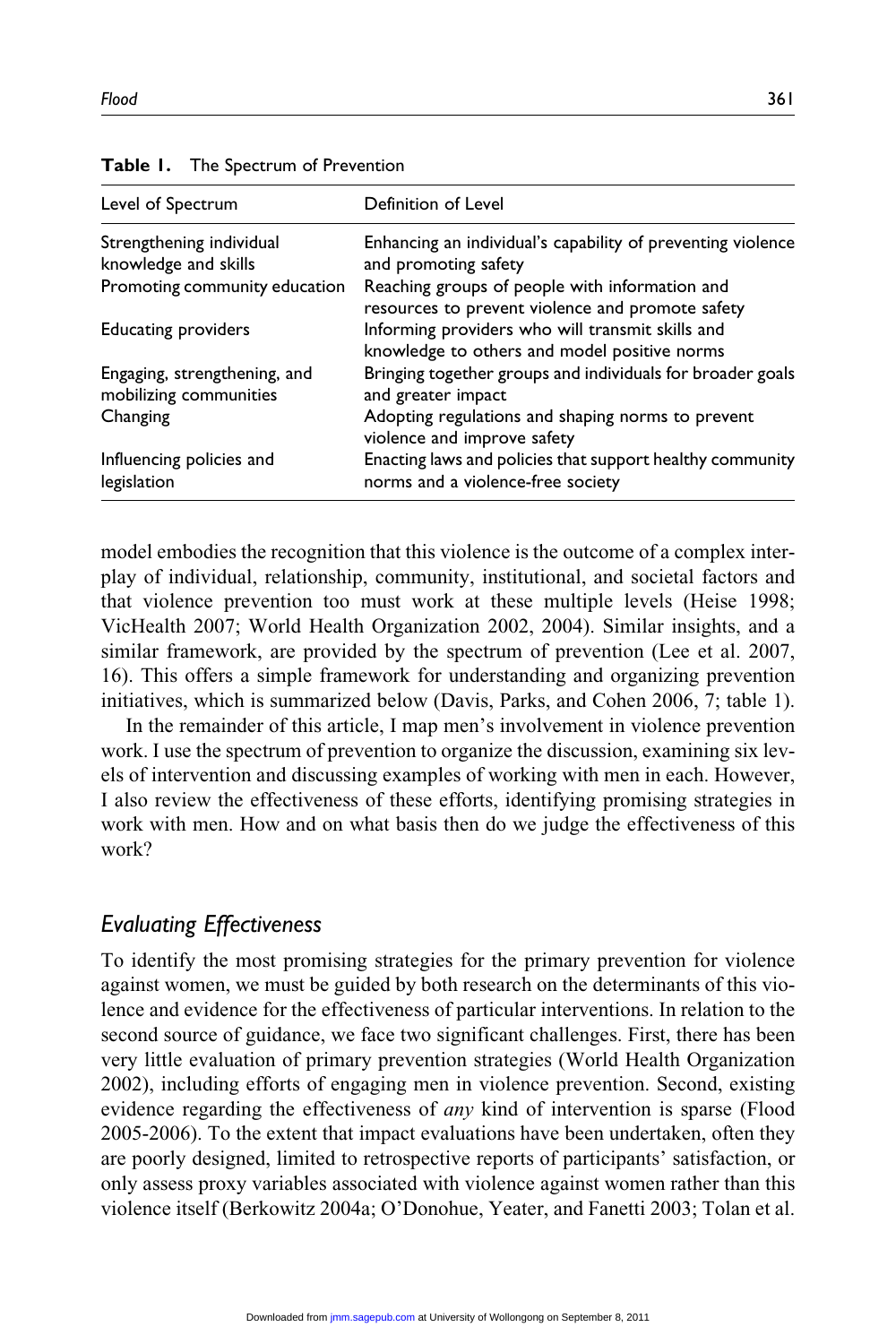2006; Whitaker et al. 2006). In most cases, postintervention assessments are made only immediately after the program or only weeks later and there is no long-term follow-up. Evaluations often assess only attitudes, not behaviors or social and sexual relations, and do not address the intervention's impact on perpetration or victimization. Evaluations rarely examine the mediators of changes in attitudes, behaviors, or other factors, that is, of the causal processes through which the program achieves change (Cornelius and Resseguie 2006; Morrison et al. 2004; Tolan, Gorman-Smith, Henry 2006; Whitaker et al. 2006; Yeater and O'Donohue 1999).

Nevertheless, there are a wide range of strategies of primary prevention, which are promising or worthy of consideration, and there is some evidence with which to assess their effectiveness. Where possible, the following discussion describes existing strategies and interventions in terms of the level of evidence of their effectiveness. Some strategies and interventions are effective: they have a theoretical rationale, they show evidence of implementation, and they have evidence of effectiveness. Others are *promising*: they have a theoretical rationale, and they have been implemented, although they do not yet have evidence of effectiveness. Other strategies are potentially promising: they do have a theoretical rationale, but they have not been tried or evaluated (VicHealth 2007, 43).

All the strategies identified below have at the very least a theoretical rationale, making them ''potentially promising.'' Of these, some have been implemented, making them "promising" (although this term risks overstating their value, given that implementation alone is no guarantee of effectiveness). In addition, of these, some have been evaluated, making them "effective" (if the results of their evaluations demonstrate some level of effectiveness). However, this should not be taken to suggest that the best and most important interventions can be found only among those strategies identified as ''effective,'' while those identified as ''promising'' or ''potentially promising'' necessarily are less valuable. Some of the strategies with the strongest theoretical rationale, such as community development and community mobilization, have been implemented only rarely and evaluated even less often. At the same time, their strong rationale makes them critical elements in future violence prevention efforts. However, other efforts such as school education programs have a substantial body of evidence supporting their effectiveness, reflecting the fact that they are a common form of violence prevention. The level of evidence supporting their use is in part an artifact of their widespread adoption, as well as their genuine effectiveness. They are undoubtedly valuable and at the same time they must be complemented by other promising strategies with equally compelling rationales.

While the following discussion maps and assesses efforts to involve men in violence prevention, there is no space to provide detailed guidance on the most effective or appropriate forms and strategies of engagement and education. However, there is a steadily expanding body of materials from which to draw such guidance. Useful overviews of effective pedagogies in face-to-face violence prevention education among boys and men can be found in works by Berkowitz (2004a, 2004b), Flood (2005-2006), Funk (2006), Instituto Promundo (2002), Katz (2006), and Kilmartin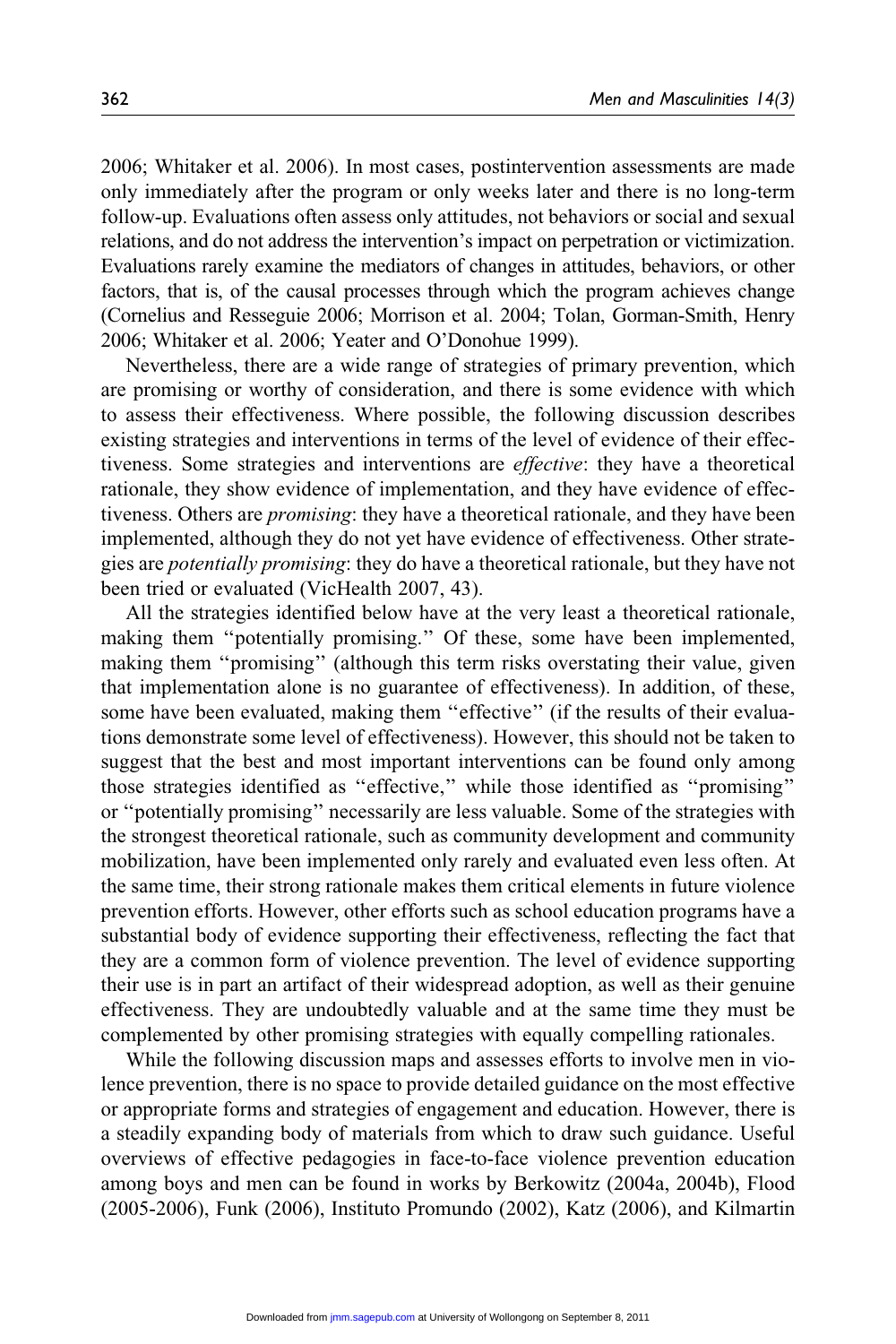(2001). Wider overviews of a range of strategies for involving men in violence prevention are given by the Family Violence Prevention Fund (2004), Greig and Peacock (2005), Malik, Karlsson, and Karkara (2005), and Malik, Karkara, and Baruah (2006). In March 2010, United Nations Development Fund for Women (UNIFEM) will launch a ''virtual knowledge center to end violence against women and girls,'' with a module on working with men and boys.

# Six Levels of Intervention

#### Level 1: Strengthening Individual Knowledge and Skills

The smallest and most localized form of prevention is transferring information and skills to individuals and increasing their capacity to prevent or avoid violence against women. For example, teachers, carers, and physicians may help boys and young men to increase their safety and their equitable attitudes, health care practitioners may engage patients and parents to promote healthy relationships, and other community leaders and public figures may speak to boys and men to encourage nonviolence (Davis, Parks, and Cohen 2006). It is particularly important that we address programs and services to boys who have witnessed or experienced violence in families. Boys who have witnessed or experienced violence are more likely to grow up holding violence-supportive attitudes and perpetrating violence themselves (Flood and Pease 2006).

Prevention efforts among youth can address the associations between domestic violence and poverty, low work attachment, and low educational attainment, and other social factors. For young boys (and girls), promising strategies include the provision of quality child care, home visiting programs, intensive clinical work with battered mothers and their young children, and encouraging parental involvement in children's early education and school. Among adolescent and young adult males, relevant measures include mentoring programs, premarital relationship education, and welfare-to-work strategies. Prevention efforts also should target associated high-risk behaviors among boys, such as illegal drug use and delinquent behavior (Vezina and Herbert 2007), especially given that males' adolescent delinquency antisocial and aggressive behavior committed during adolescence—is a significant predictor of later perpetration of sexual assault (Abbey et al. 2004).

Among older male populations, other direct participation efforts include responsible fatherhood programs, those addressing prisoners' reentry into communities, and premarital relationship education. For example, family policies and programs can support positive parenting and encourage shared power and decision making. Some campaigns focus on expectant and new fathers, addressing them through prenatal education and obstetrics clinics (Gault 2006). However, there is little evidence with which to evaluate the effectiveness of these strategies in preventing intimate partner violence. Agendas aimed at engaging fathers have had little or no relation to those aimed at tackling intimate partner violence, although those individuals who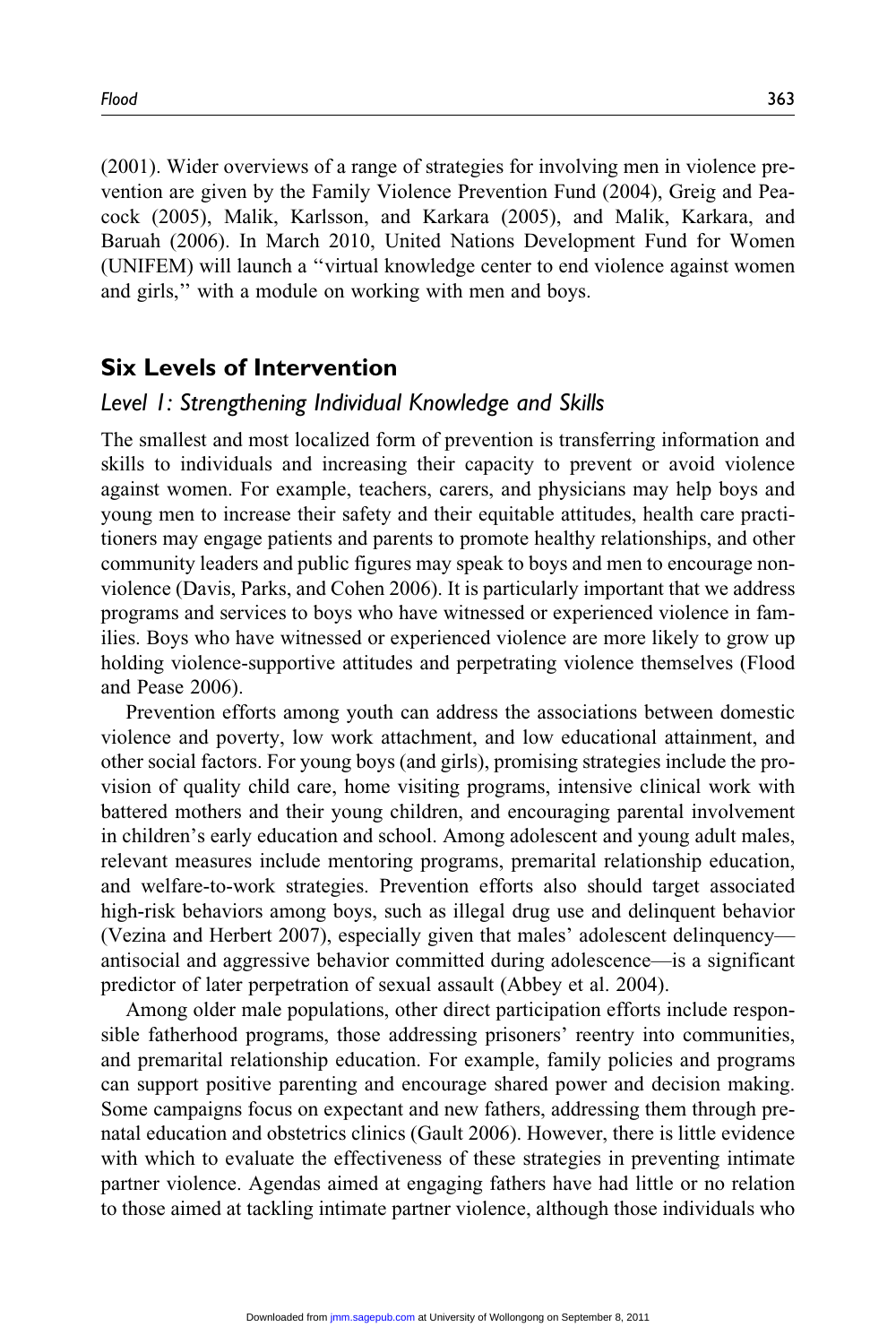are violent are often fathers and mostly men (Featherstone 2003, 248). At the same time, there are encouraging signs of an emerging dialogue between those who work with notions of fathers as risks and those who work with notions of fathers as resources (Featherstone 2003, 251).

#### Level 2: Promoting Community Education

I define ''community education'' broadly here, focusing on four streams of education: face-to-face educational groups and programs, communication and social marketing, local educational strategies such as ''social norms'' and ''bystander'' approaches, and other media strategies.

Face-to-face educational groups and programs. The most extensive body of evidence in the evaluation of primary prevention efforts concerns educational programs among children, youth, and young adults. From a series of evaluations of violence prevention education, delivered in schools and universities in particular, it is clear that such interventions can have positive effects on males' attitudes toward violence against women (Whitaker et al. 2006). For example, male (and female) secondary school and university students who have attended rape education sessions show less adherence to rape myths, express less rape-supportive attitudes, and/or report greater victim empathy than those in control groups (Brecklin and Forde 2001; Morrison et al. 2004). Some programs have reduced men's reported likelihood to rape, while some have reduced men's actual perpetration of sexual aggression (Lonsway et al. 2009, 2).

Far too few violence prevention education programs have been evaluated, and existing evaluations often are limited in methodological and conceptual terms (Cornelius and Resseguie 2007). When evaluations have been undertaken, they show that not all educational interventions are effective, the magnitude of change in attitudes often is small, changes often decay or ''rebound'' to preintervention levels one or two months after the intervention and some even become worse, and improvements in men's violence-supportive attitudes do not necessarily lead to reductions in their perpetration of violence (Breitenbecher 2000; Flood 2005-2006; Flores and Hartlaub 1998; Meyer and Stein 2004). A systematic review of sexual assault prevention programs over 1990–2003 identified fifty-nine studies, including nine that focused on all-male groups rather than mixed-sex or all-female groups. Of these, all had mixed results on attitudes and/or behaviors, and their study designs were categorized as of ''medium'' quality in five cases, and ''low'' and ''high'' quality in two and two cases, respectively (Morrison et al. 2004).

All the same, at least some education programs that are intensive, lengthy, and use a variety of pedagogical approaches have produced positive and lasting change in attitudes and behaviors. For example, evaluations of the Safe Dates program among American adolescents (which included a ten-session school curriculum, a theatre production performed by peers and a poster contest) found that four years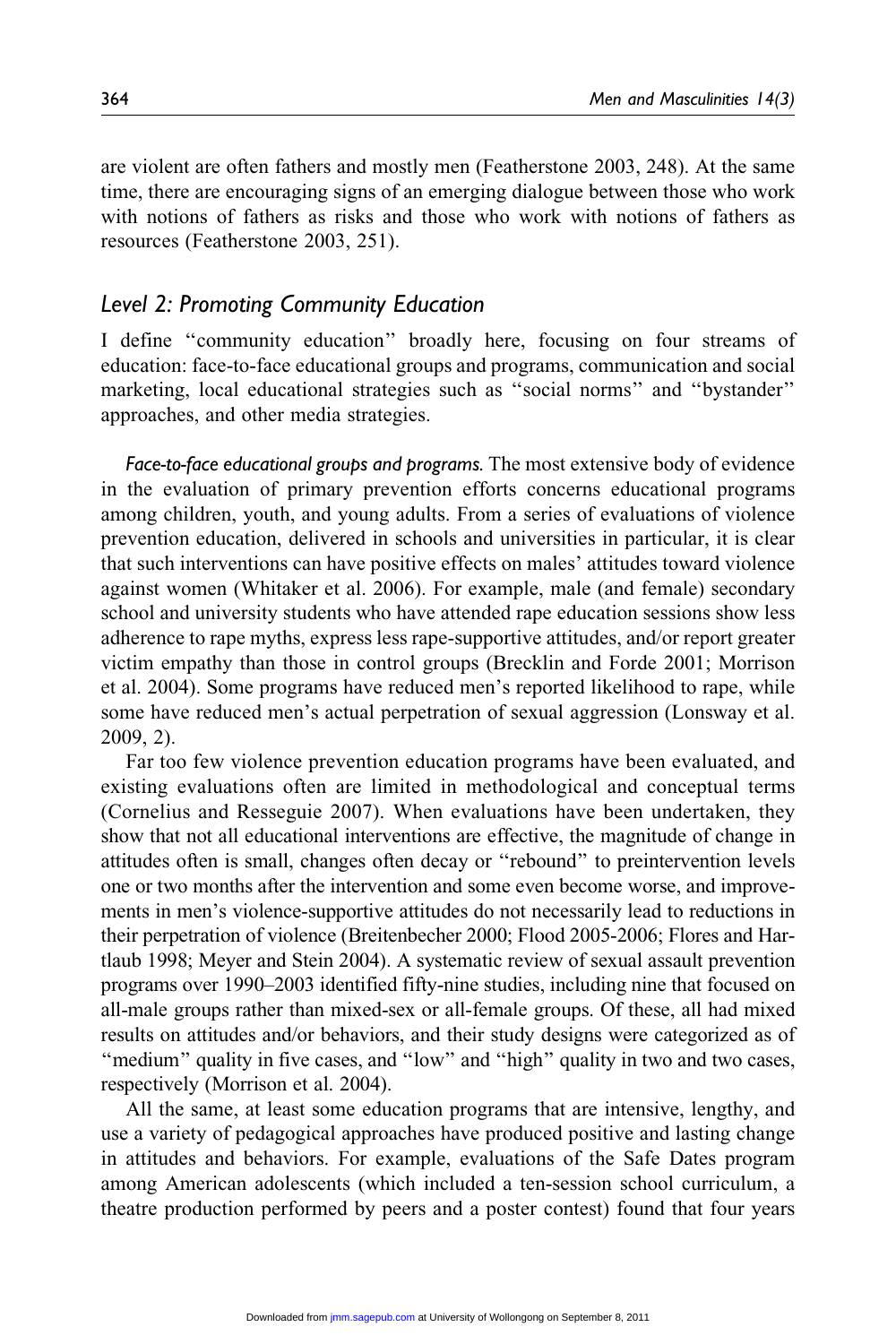after the program, adolescents who had received the program continued to report less physical and sexual dating violence perpetration (and victimization) than those who had not (Foshee et al. 2004). Among adult men in a U.S. multimodule program, five months after the program, while some men had ''rebounded,'' others continued to show improvement on attitudinal and behavioral measures (Heppner et al. 1999). We know far less about the effectiveness of violence prevention education among other male populations such as professional athletes.

One of the most well-documented programs for young men has been developed by Program H, a consortium of nongovernmental organizations (NGOs) based on Brazil and Mexico. In sites in which young men were exposed to weekly educational workshops and a social marketing campaign, they showed improved attitudes toward violence against women and other issues (Pulerwitz et al. 2006). The Program H materials and process have been adapted to the Indian context, and here too, young men in the intervention sites showed declines in their support for gender-inequitable norms and in self-reported violence against a partner relative to a comparison group (Verma et al. 2008). In South Africa, men who participated in workshops run by the Men As Partners project were less likely than nonparticipants to believe that it is acceptable to beat their wives or rape sex workers (White, Greene, and Murphy 2003, 22). Discussion groups and forums also are being used among adult men to prompt questioning and transformation of dominant constructions of masculinity in Zimbabwe (Mtutu 2005), India (Malik, Karlsson, and Karkara 2005), and Nicaragua (Esplen 2006, 6). Community education strategies have been used to good effect in contexts affected by war, militarism, and civil conflict. In Namibia, for example, participatory research, community plays, resource centers, and family visitors' programs have produced shifts in attitudes and behaviors, including a decline in boys' ritualized sexual violence against girls in hostels (Kandirikirira 2002).

Interventions among boys and young men, in general, should be complemented by other strategies aimed at addressing particularly intensive forms of support for violence in the peer cultures and group norms of some boys and young men, such as peer education and mentoring. Among males, there is consistent evidence that peer support for intimate partner violence is an important predictor of men's perpetration of sexual and physical abuse. Men with ''rape-supporting social relationships''—with male friends who give advice, for example, that girls owe them sex and who approve of or use violence against girls and women—are more likely to use sexual and physical abuse themselves (Flood and Pease 2006). In violence prevention education, programs for men are more likely to be effective if they use peers in leadership roles, and nonviolent men can play a powerful role as peer educators.

Communication and social marketing. Communication and social marketing campaigns are one of the more common means of primary prevention of violence against women. There is evidence that social marketing campaigns can produce positive change in the attitudes and behaviors associated with men's perpetration of violence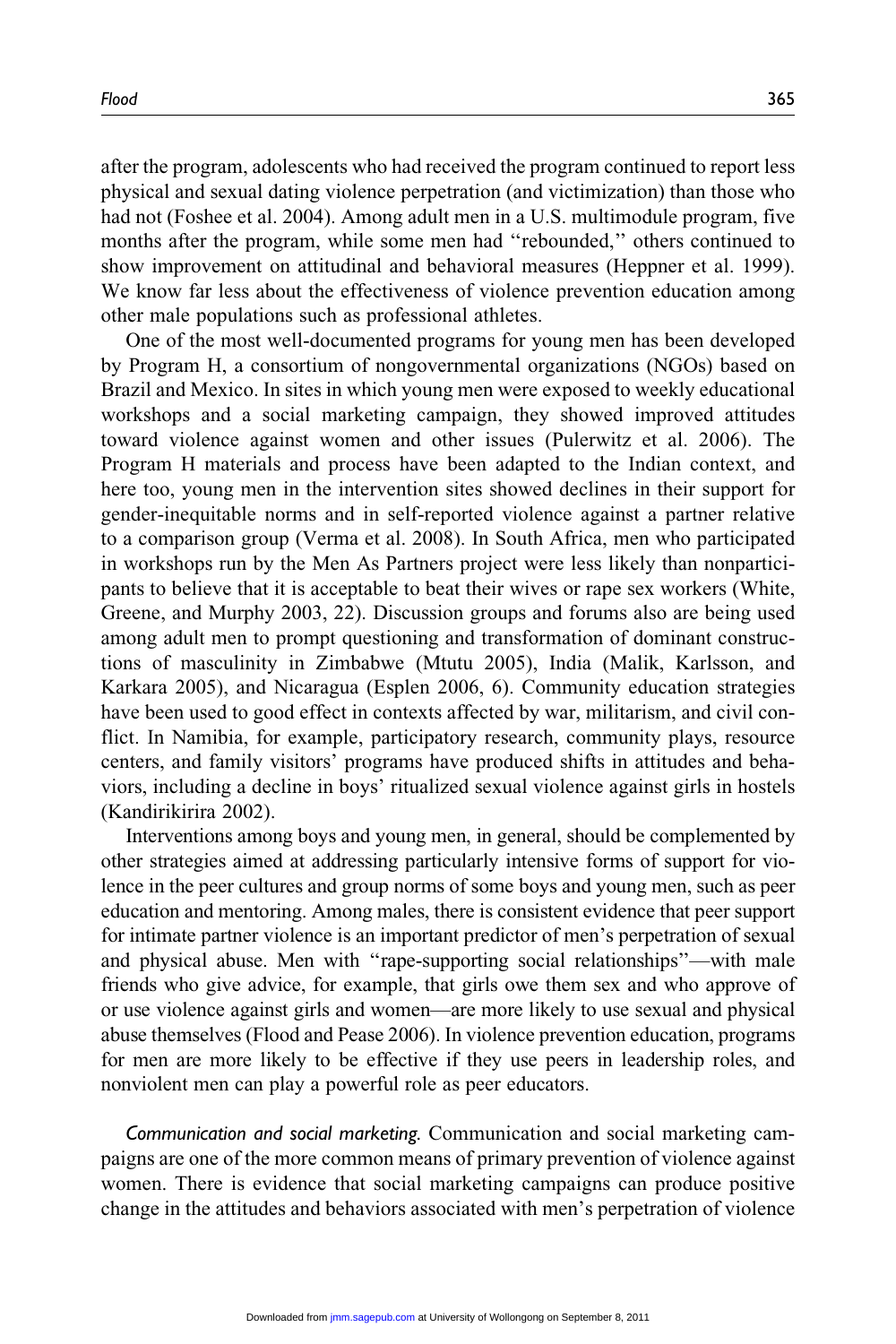against women (Donovan and Vlais 2005). Soul City, a multimedia project in South Africa, is one of the most thorough and well-evaluated examples of this strategy. It combined prime-time radio and television dramas with other educational activities, and the evaluation ''found increased knowledge and awareness of domestic violence, changed attitudes and norms, and greater willingness on the part of the project's audience to take appropriate action'' (World Health Organization 2002).

Men's groups and networks have adopted a wide range of creative communication strategies, from films, pamphlets and ''guerilla theatre'' in bars to marches across entire countries (Flood 2004a, 461). One of the most well known is Men Can Stop Rape's ''My strength is not for hurting'' campaign in the United States. This uses media materials, in tandem with school-based Men of Strength (MOST) Clubs for young men and other strategies, to build norms of sexual consent, respect, and nonviolence. An evaluation of the Californian campaign documents that students exposed to the campaign had slightly more respectful and equitable attitudes, while schools with MOST Clubs had more favorable social climates (Kim and White 2008). The social marketing campaign now is being extended to the U.S. military by the U.S. Department of Defense.

In Brazil, Program H developed postcards, banners, comics, and a film, which drew on mass media and youth culture to promote respectful identities and gender-equitable lifestyles among young men and women. These have since been adopted in other settings, for example, in India (Barker 2006). In Nicaragua, a mass media campaign among heterosexual men aged twenty to thirty-nine generated increased support for the ideas that men can prevent gender-based violence and that men's violence affects community development (Solórzano, Abaunza, and Molina 2000). Some social marketing campaigns use well-known male figures to help address boys and men, whether in trying to prevent acid attacks on girls and women in Bangladesh (Malik, Karlsson, and Karkara 2005, 9) or to encourage norms of consent and nonviolence among young men in Australia and the United States (Flood 2002-2003).

Local educational strategies: ''social norms'' and ''bystander intervention'' campaigns. Two further approaches are promising ones for the primary prevention of violence against women, with both a theoretical rationale and evidence of implementation. ''Social norms'' campaigns begin by recognizing, and seeking to close, the gap between men's perceptions of other men's agreement with violence-supportive and sexist norms and the actual extent of this agreement (Fabiano et al. 2004). By gathering and publicizing data on men's attitudes and behavior, U.S. campaigns on university campuses have sought to undermine men's conformity to sexist peer norms and increase their willingness to intervene in violent behavior. For example, after a recent social norms initiative on a U.S. university campus, college males reduced their overestimation of other males' sexist beliefs and comfort with sexism, although the intervention had less impact among acquainted than unacquainted males (Kilmartin et al. 2008). Social norms campaigns could be adopted in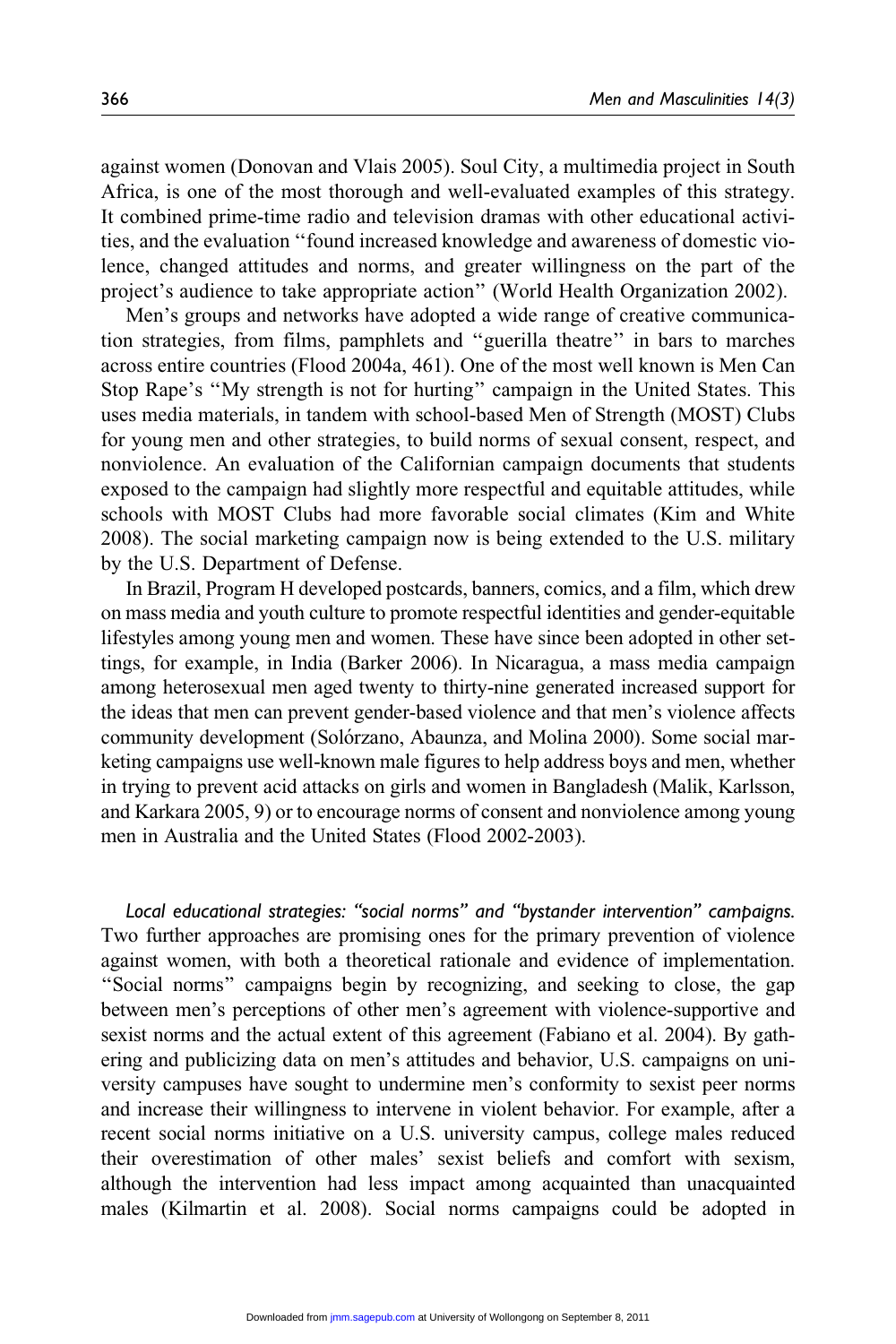universities, workplaces, and other public institutions, although more robust and long-term evaluations are needed.

Using a ''bystander intervention'' approach, other campaigns have sought to place ''a sense of responsibility and empowerment for ending sexual violence on the shoulders of all community members.'' They teach men (and women) skills in de-escalating risky situations and being effective allies for survivors and foster a sense of community responsibility for violence prevention (Banyard, Plante, and Moynihan 2004; Tabachnick 2009). Again, recent experimental evaluations among undergraduates have shown that approaching men (and women) as potential bystanders or witnesses to behaviors related to sexual violence can improve attitudes, knowledge, and behavior (Banyard, Moynihan, and Plante 2007).

# Level 3: Educating Providers (and Other Professionals)

Education among providers and other professionals has a strong theoretical rationale, in that it may shift their everyday involvements in sustaining, or undermining, the norms and relations through which violence against women is maintained. In relation to interpersonal violence, the most common primary prevention education that has occurred in workplaces in general concerns sexual harassment. Various studies have demonstrated that workplace training can improve attitudes toward sexual harassment, among employees in universities and in federal government workplaces (Antecol and Cobb-Clark 2003). Workplace-based prevention could build on the substantial body of experience in secondary and tertiary prevention strategies established in training health care providers to diagnose and intervene in intimate partner violence.

Workplace strategies often involve working with men, given that police, law, and medical institutions typically are dominated by men. However, very little primary prevention work has been conducted with men in workplaces in gendersensitive ways. At the same time, there are some inspiring and promising instances of such work. In south and central America, the Pan American Health Organization (PAHO) has trained soccer coaches to promote more genderequitable masculinities among boys (Schueller et al. 2005). In Islamabad, an NGO called Rozan has run gender violence sensitization workshops with police on gender-based violence (Lang 2003). In the United States, the U.S. Family Violence Prevention Fund (2006) encouraged coaches (and other adult men, including fathers, teachers, uncles, older brothers, and mentors) to teach boys that there is no place for violence in a relationship.

Another key form of violence prevention relevant to this area of action is increasing workforce and organizational capacity to prevent violence against women, by developing resources and technical assistance (Oregon Department of Human Services 2006). Workplace education is one component of a broader effort to change the practices and cultures of community organizations and institutions, as I discuss under Level 5 below.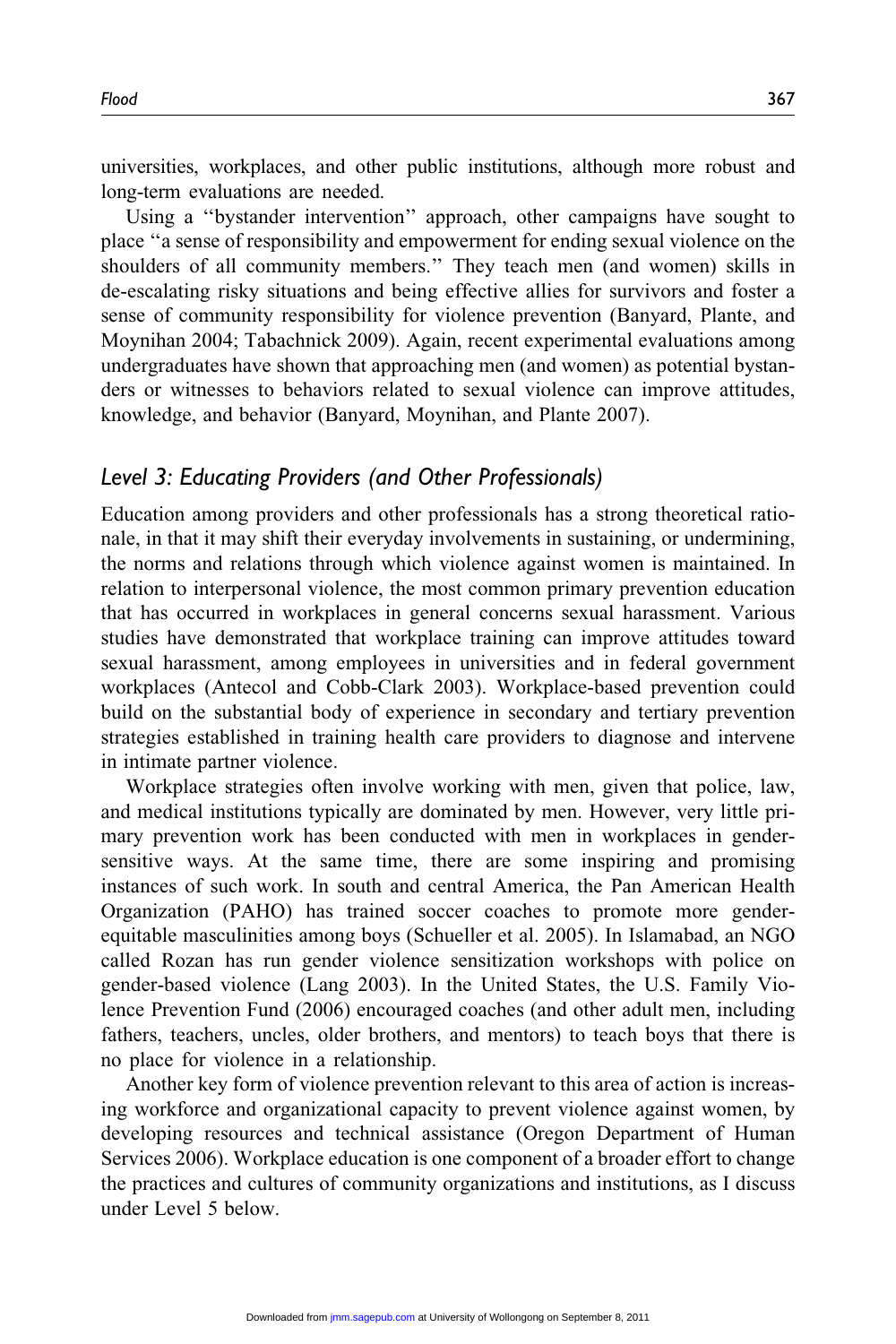# Level 4: Engaging, Strengthening, and Mobilizing Communities

To prevent violence against women, we must change the social norms, gender roles, and power relations that feed into violence. We must build local communities' capacity to respond effectively to violence and encourage their ownership of the issue. In addition, we must address the social contexts in which violence against women occurs (Rosewater 2003). Community development and community mobilization strategies have a strong rationale, although evaluations of actual initiatives are rare.

Promising community strategies include community and media education campaigns, ''community action teams'' designed to involve communities in building strategies for community safety, awards programs for responsible media coverage and effective community leadership in violence prevention, and holding religious and political leaders accountable for providing clear messages that violence against women is unacceptable (Davis, Parks, and Cohen 2006). In terms of changing the social and community conditions that lead to violence, one key strategy is to link violence to other issues that influence community well-being, such as poverty, affordable housing, access to health care, and economic development.

We must also involve male community leaders in such efforts. For example, while religious beliefs historically have been used to justify violence against women and church clergy at times have been complicit in this violence (Flood and Pease 2006), religious institutions and leaders also have a potentially powerful role to play in encouraging an ethic of nonviolence. The spiritual and theological understandings of Christian, Jewish, Muslim, and other world religions each contain emphases and values that could serve to undermine community tolerance for violence against women. Relevant examples of faith-based violence prevention initiatives include the Black Church and Domestic Violence Institute (USA) and interfaith strategies among religious bodies in Melbourne, Australia such as the Interfaith Council Declaration Against Family Violence. Spiritual and religious leaders should be encouraged to challenge violence against women and gender inequality, through public statements, sermons, teachings, and religious materials, and through the provision of assistance when this is sought.

We must also foster coalitions and networks to increase the ''critical mass'' behind particular prevention efforts, improve collaboration on interventions, and reduce unnecessary competition among organizations. We need coalitions between researchers and community providers, among art and music organizations, between grassroots organizations and sectors of government, and with businesses and workplaces (Davis, Parks, and Cohen 2006, Expert Group 2003, 33).

Mobilize communities through events, networks, and campaigns. Community development strategies are complemented by strategies of community mobilization. We must not only educate men and women but also organize them for collective action (Greig and Peacock 2005). More activist involvements are needed to change the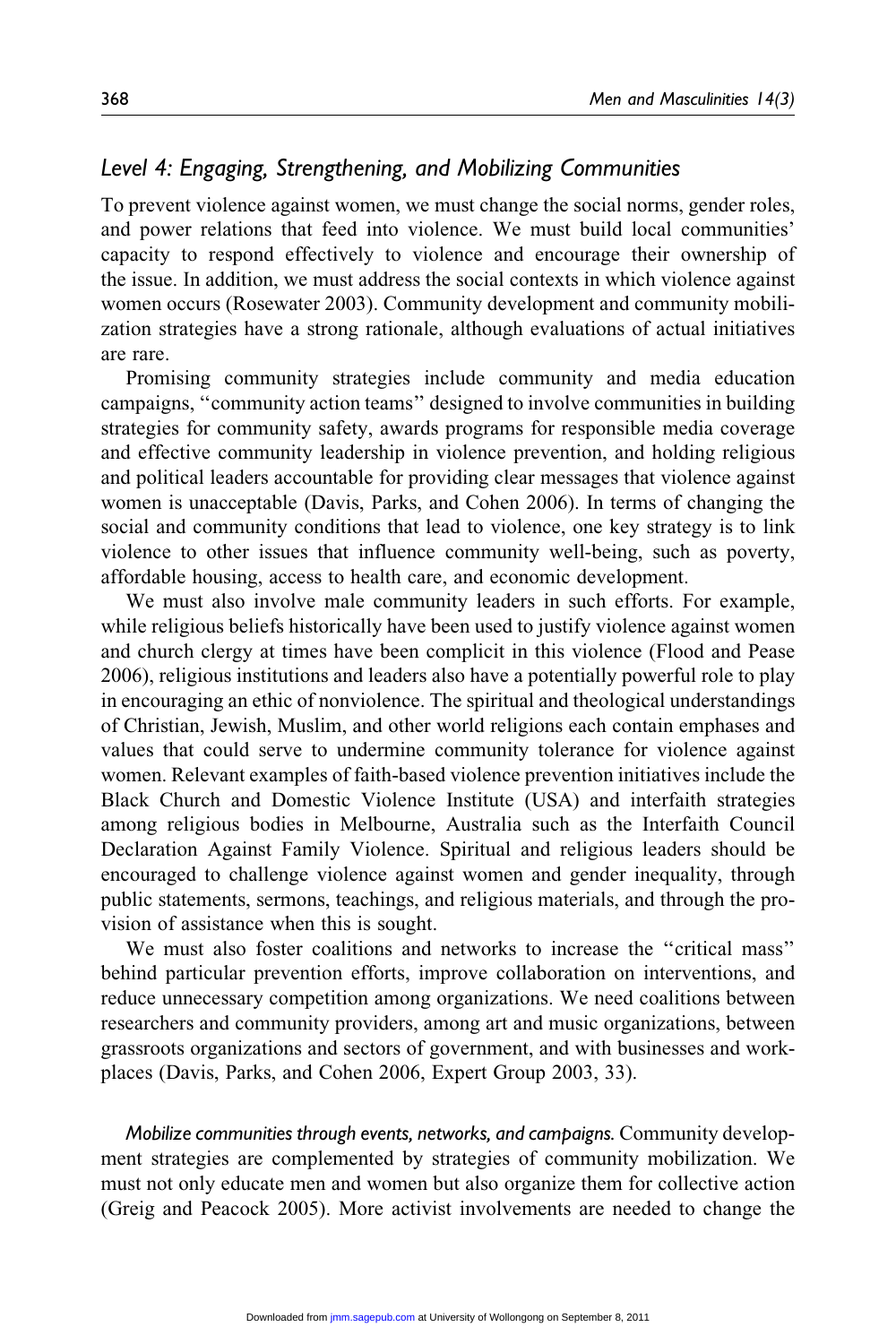social norms and power relations that underpin men's violence against women. Engaging men in activism is vital in catalyzing broader social change. In particular, it can facilitate engagement with structural factors and forces and put pressure on governments to take action (IDS 2008, 50).

We must create opportunities for individuals to mobilize their communities through events, networks, and campaigns. Examples of key strategies here include community workshops and events, work with influential groups and community ''gatekeepers,'' cultural tools of art and drama such as murals, competitions, and street theatre, and fostering grassroots men's and women's groups and networks committed to advocacy for nonviolence and gender equality (Greig and Peacock 2005). It is particularly important that we mobilize men through such work, because of men's relative absence from efforts to end violence against women. Around the world, a variety of grassroots men's groups and networks work to engage men in personal and collective efforts at violence prevention (Flood 2004a).

The most widespread example of an antiviolence campaign organized by men is the White Ribbon Campaign. Men are encouraged to show their opposition to men's violence against women by purchasing and wearing a white ribbon. In some countries, the White Ribbon Campaign also involves year-round educational strategies, including advertising campaigns, concerts, fathers' walks, and fund-raising for women's organizations. There are few, if any, evaluations of White Ribbon Campaigns' actual impact on the norms and relations of gender. Nevertheless, some efforts have made significant achievements. In Australia, for example, the White Ribbon Campaign has distributed over 200,000 ribbons in each of the last four years, established substantial institutional presence and support and generated significant media coverage and community awareness. However, its television and print materials, produced pro-bono by the advertising agency Saatchi and Saatchi, did little to engage men in violence prevention and attracted negative publicity (Donovan et al. 2008).

Another well-developed example is EngenderHealth's Men As Partners program, which uses community education, grassroots organizing, and advocacy for effective policy implementation. Other groups and networks can be found across the United States (Flood 2004a) and in countries such as India, Cambodia (Lang 2003), Namibia (Odendaalm 2001), Kenya (Miruka 2007), and South Africa (Tshabalala 2005). In many instances, such men's groups and networks are initiated by men themselves, but in others, women's groups and organizations have nurtured and trained male antiviolence advocates.

#### Level 5: Changing Organizational Practices

Organizational and workforce strategies for the primary prevention of violence against women are scattered and underdeveloped. Yet, changing the practices of sports organizations, schools, faith-based organizations, councils, media, and other institutions can have a significant impact on violence, for two reasons. First,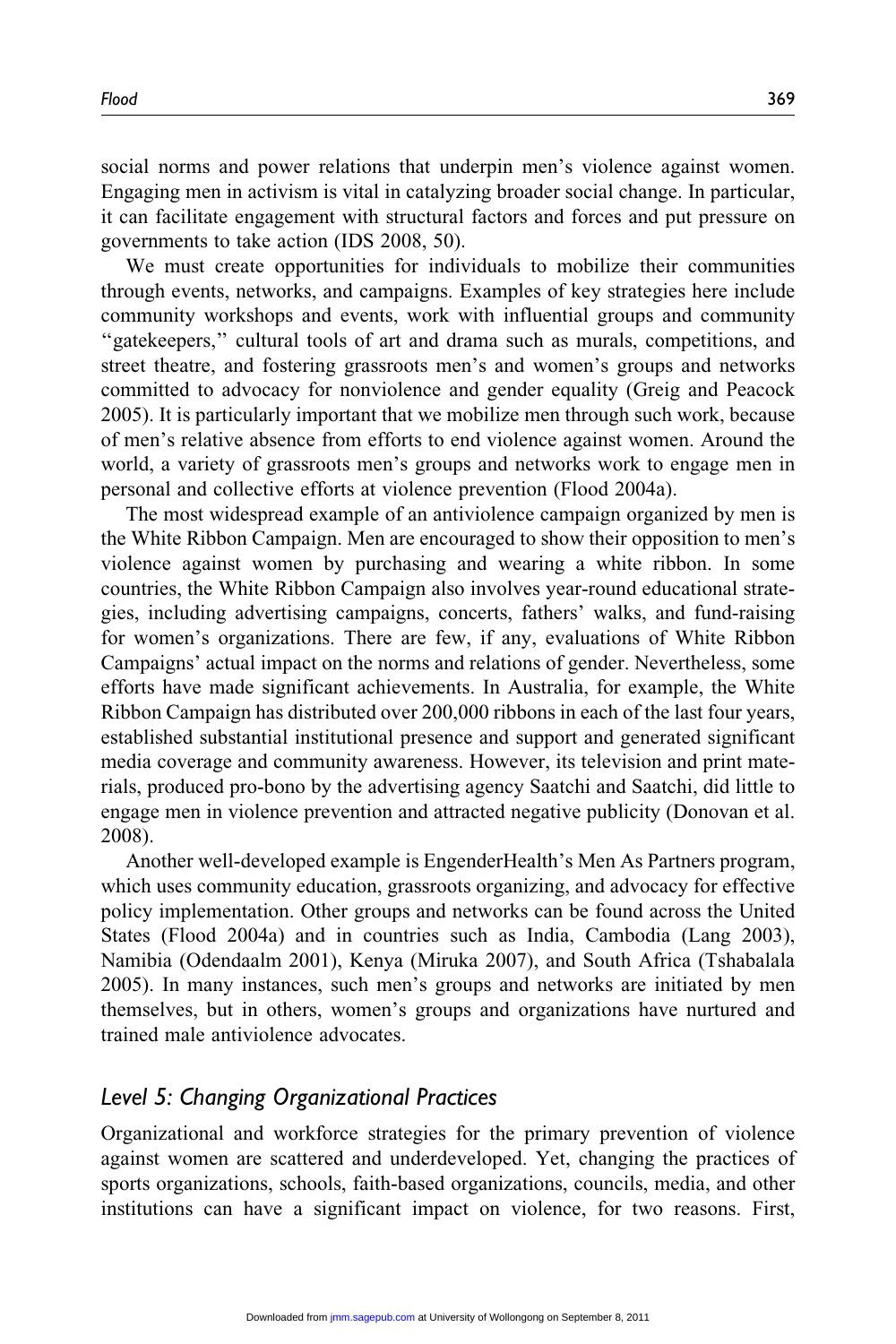organizational efforts ''scale up'' the impact of violence prevention, in that they have the potential to influence both their internal cultures and the communities which surround them. By changing its own practices, policies, and culture, an organization can have an impact in surrounding communities, serve as an example for other organizations, influence wider policy, and inform community norms (Davis, Parks, and Cohen 2006). Second, settings-based efforts are necessary to address the violence-supportive cultures of some workplaces, organizations, and other local contexts.

The transformation of formal institutions is particularly vital, given their roles in reproducing dominant, patriarchal masculinities (IDS 2008). There is evidence that male-dominated and homosocially focused subcultures in some sports, workplaces, and informal social groups involve elevated risks of violence-supportive norms and the perpetration of intimate partner violence (Flood and Pease 2006). In other words, some contexts and cultures are particularly dangerous for the women who come into contact with them. Intensive interventions in such contexts are necessary to address their violence-supportive local cultures.

Military institutions, nonformal military formations (such as militias and paramilitary groups), and uniformed services (police and security forces) are obvious targets for violence prevention efforts among men, given their cultures of violence and practices of domination. Responses in such organizations have been confined largely to training, of limited scale and intensity, and changing written policy, rather than oriented toward institution-wide change (IDS 2008, 45). In 2009, however, the U.S. Department of Defense launched a sexual assault prevention campaign, ''My Strength is for Defending,'' with a wider agenda. This includes communications materials focused on bystander intervention but also addresses military policies and institutional leadership.

Thus far, there has been relatively little work addressing key institutions of male socialization such as education, entertainment industries, and sport. There is very little evidence of the effectiveness regarding violence prevention of efforts to transform institutions. However, one of the most promising examples of an organization's systematic orientation toward the primary prevention of intimate partner violence has been adopted by a national sporting body, the Australian Football League (AFL).

Following a series of allegations of sexual assault perpetrated by AFL players in 2004, the AFL adopted a ''Respect and Responsibility'' strategy, formulated, and managed in collaboration with violence prevention agencies. The strategy represents a model of systematic organizational change, including the introduction of model antisexual harassment and antisexual discrimination procedures across the AFL and its Clubs, the development of organizational policies and procedures to ensure a safe, supportive, and inclusive environment for women, changes to AFL rules relating to problematic or violent conduct, the education of players and other Club officials, dissemination of model policies and procedures at community club level, and a public education program (AFL 2005). In 2008, AFL Victoria extended this with the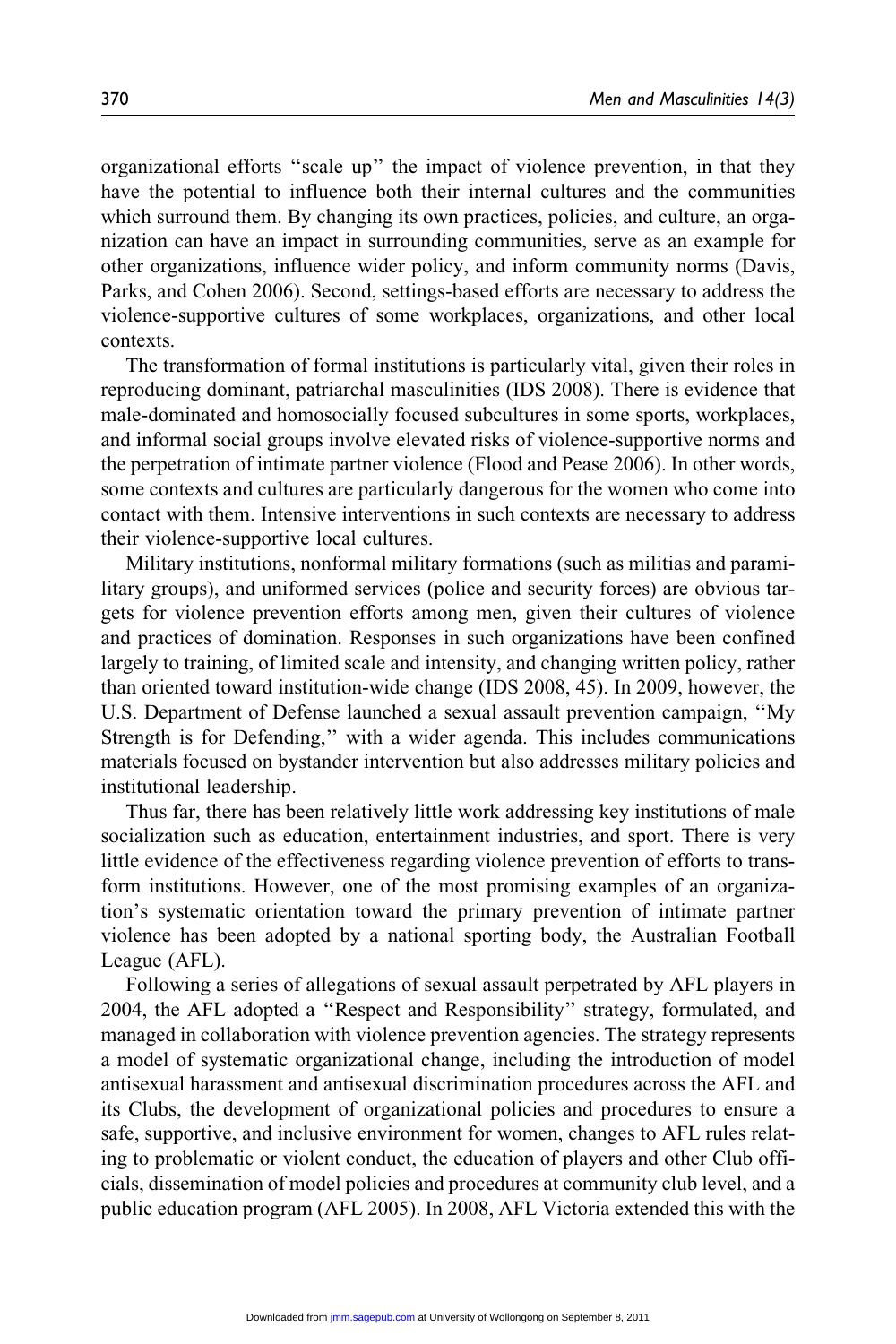program ''Fair Game—Respect Matters.'' This is intended to foster cultural change throughout the sporting code, in encouraging community clubs to assess their own cultures and inviting players, coaches and supporters to improve their attitudes and behaviors toward women. In rugby league too, education programs addressing violence against women now are being rolled out to players in the rookie camps and the national youth competition. In both codes, players themselves are being recruited and trained to educate their peers. Similar and substantial initiatives in other formal organizations and contexts—military institutions, university colleges, and workplaces—also would be desirable.

#### Level 6: Influencing Policies and Legislation

Legal and policy reforms in relation to violence against women have been largely concerned with tertiary responses to intimate partner violence. Yet, law and policy also are crucial tools of primary prevention, at national, state, and local levels. National and state-based plans of action for eliminating violence against women are necessary elements in any systematic prevention effort (Office of the Status of Women 2004).

Law and policy are critical tools too in establishing and disseminating particular strategies of primary prevention. For example, they are necessary in establishing and spreading violence prevention curricula for schools and universities (including sexuality education addressing sexual violence prevention), influencing the availability and consumption of alcohol, shaping the content of advertising, pornography and other media, and restricting gun use. The criminal justice system only responds to a very small proportion of domestic violence and sexual assault matters, given both low rates of reporting and attrition through the legal process (Lievore 2003). At the same time, the criminal justice system does have an important symbolic role in shaping community perceptions of violence against women, and strong legal sanctions do encourage community intolerance for this violence (Flood and Pease 2006). Again, men can play an important role here. For example, in Pakistan, some male lawyers and judges have worked to encourage appropriate convictions for perpetrators of violence and to advocate for the rights of women vulnerable to honor killing (Lang 2003).

There is a growing consensus that the most effective violence prevention efforts will be those which are intended to generate change at multiple levels—individual, relationship, community, institutional, and societal—and which use multiple strategies to do so. Evidence from other fields suggests that multilevel, ecological interventions will have a greater impact on attitudes, behaviors, and social norms (Casey and Lindhorst 2009). Multilevel interventions address a variety of factors associated with violence at different levels of the social order, and the interrelatedness of both these factors and the strategies addressing them maximizes the resulting change (Davis, Parks, and Cohen 2006). Such interventions can be described as ''comprehensive": they use multiple strategies to address the problem behavior, and do so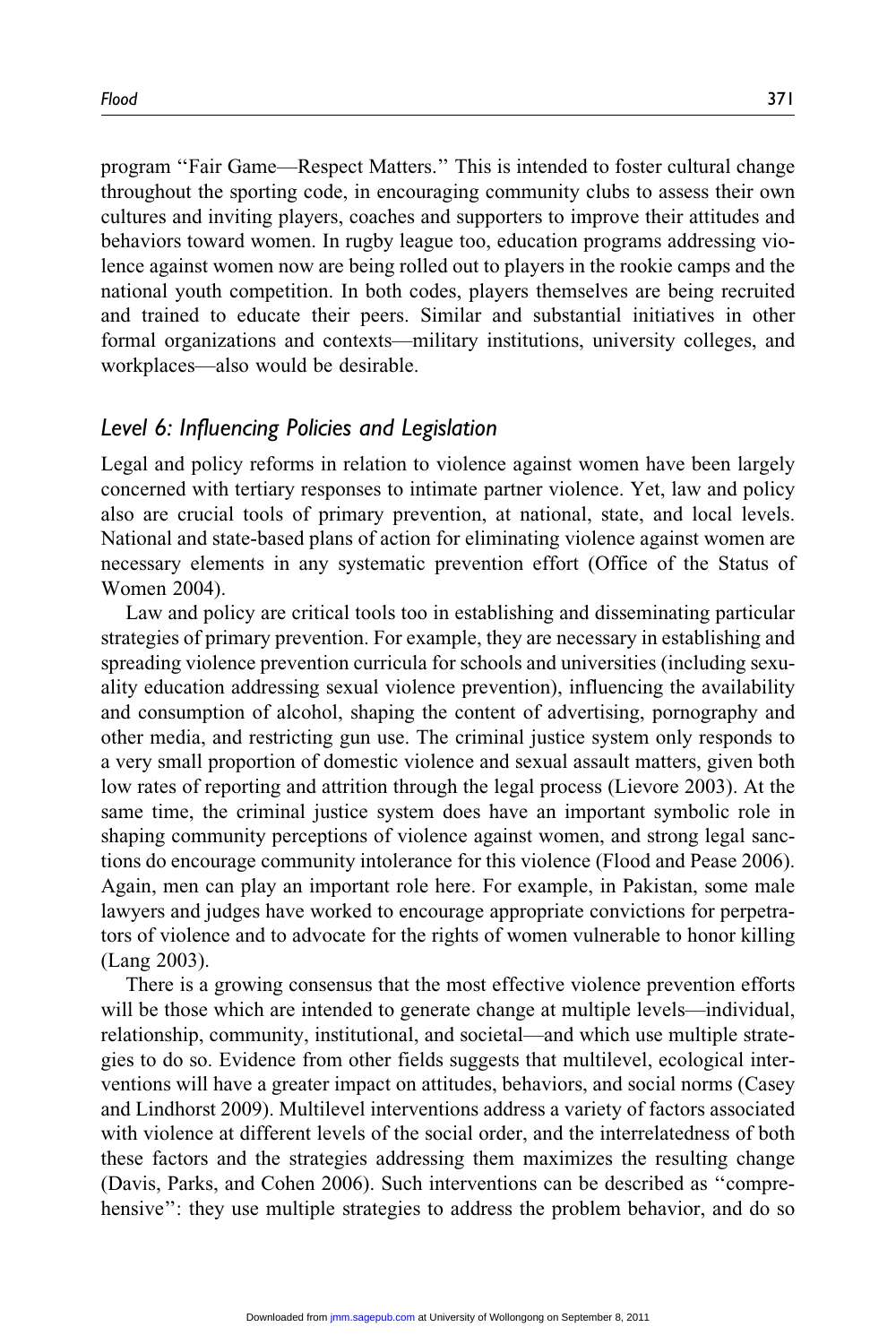in multiple settings and at multiple levels (Casey and Lindhorst 2009; Nation et al. 2003). Very few efforts addressing men's roles in preventing violence against women have adopted comprehensive approaches. Nonetheless, inspiration may be drawn from examples such as school-based efforts that combine a multisession student curriculum, theatre production and a poster competition (Foshee et al. 2004), and bystander intervention campaigns, which combine educational workshops and social marketing (Lonsway et al. 2009).

Finally, ongoing research into the determinants of violence against women is needed to extend our understanding of the risk factors for, dynamics of, populations most at risk of violence. In addition, our efforts at primary prevention themselves must be subjected to rigorous scrutiny. Outcome-based evaluations of existing prevention programs, and investment in evidence-based prevention programs, are necessary in furthering our prevention efforts (Office of the Status of Women 2004).

# Conclusion

Preventing men's violence against women will require sustained and systematic efforts at the levels of families and relationships, communities, institutions, and societies. Men must be engaged in this work: as participants in education programs, as community leaders, as professionals and providers, and as advocates and activists working in alliance with women.

Work with men has demonstrated significant potential in shifting the attitudes and behaviors associated with violence against women. There is some evidence that program and policy interventions can bring about positive change among men, although rigorous evaluation of the impact of violence prevention efforts among men often is absent, methodologically limited, or shows mixed results. In addition, there is an international mandate for policy and programming addressing men. However, most violence prevention work with men has been local in scale and limited in scope. To be effective at the societal level—to transform violence against girls and women around the nations and regions around the world and the pervasive gender inequalities with which it is associated—work with men will need to be scaled up. While policy and legislation have been relatively underutilized in the primary prevention of violence against women, they are a central means to this goal. To truly transform gender inequalities, we must go beyond scattered, small-scale interventions and efforts (no matter how effective), toward systematic, large-scale, and coordinated efforts (Flood et al. in press).

We will only make progress in preventing violence against women if we can change the attitudes, identities, and relations among some men, which sustain violence. To stop the physical and sexual assault of women and girls, we must erode the cultural and collective supports for violence found among many men and boys and replace them with norms of consent, sexual respect, and gender equality, and we must foster just and respectful gender relations in relationships, families, and communities. While some men are part of the problem, all men are part of the solution.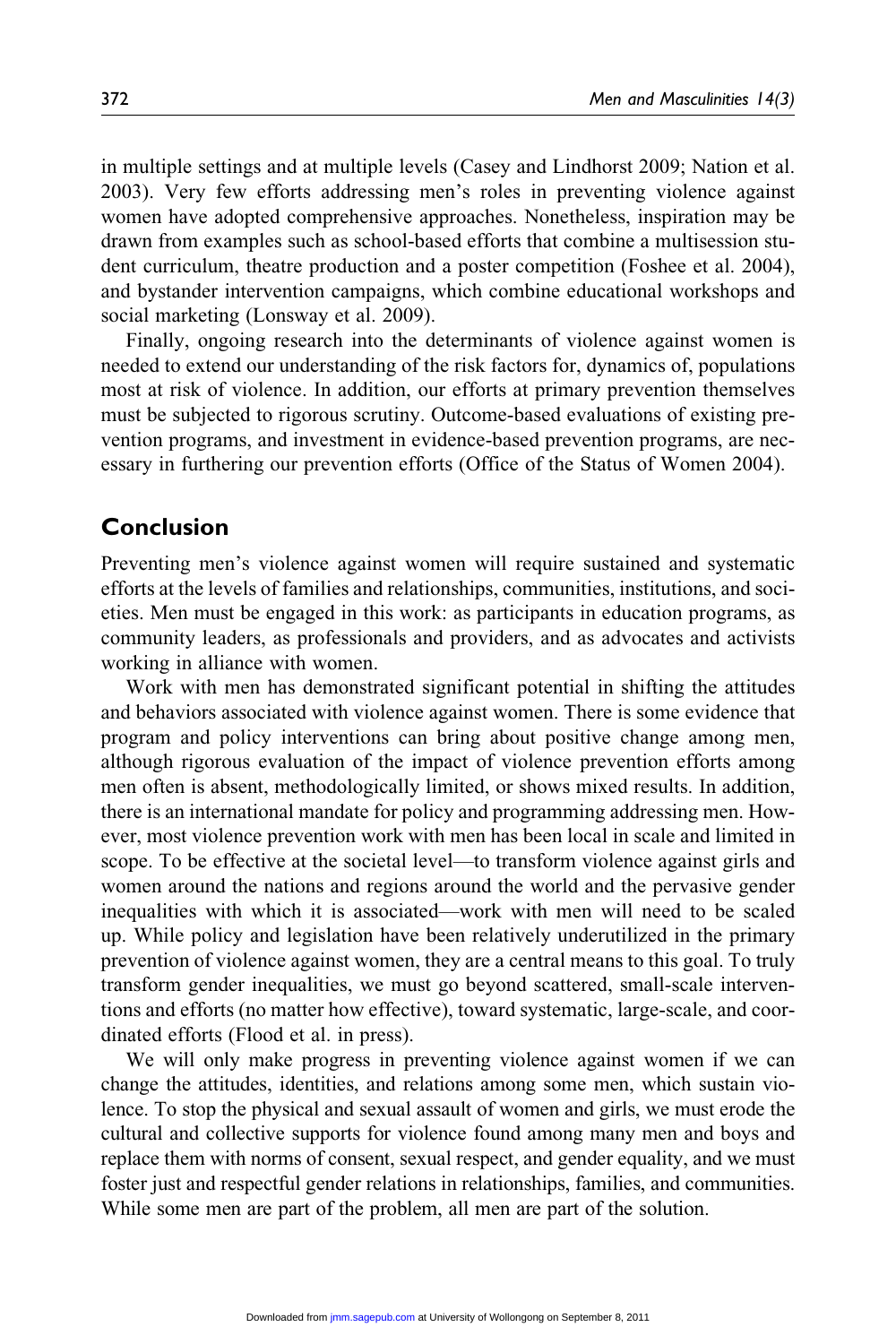# Declaration of Conflicting Interests

The author declared no potential conflicts of interests with respect to the authorship and/or publication of this article.

# Funding

The author received no financial support for the research and/or authorship of this article.

#### Notes

- 1. See for example publications by Bannon and Correia (2006), Esplen (2006), Family Violence Prevention Fund (2003, 2004), Greig and Peacock (2005), Instituto Promundo (2002), Ruxton (2004), and World Health Organization (2007).
- 2. Secondary' prevention refers to reducing opportunities for violence by supporting the men who are at risk of perpetrating violence. 'Tertiary' prevention aims to prevent the re-occurrence of violence, and refers for example to work with men who have already used violence. At the same time, it is also important to recognise that the groups of boys or men who are the objects of ostensibly 'primary' efforts usually include individuals who have used or are using violence.

#### **References**

- Abbey, A., T. Zawacki, P. O. Buck, A. M. Clinton, and P. McAuslan. 2004. Sexual assault and alcohol consumption. Aggression and Violent Behavior 9:271-303.
- AFL (Australian Football League). 2005. Respect and responsibility. Melbourne: Australian Football League.
- Antecol, H., and D. Cobb-Clark. 2003. Does sexual harassment training change attitudes? Social Science Quarterly 84:826-42.
- Bannon, I., and M. C. Correia, eds. 2006. The other half of gender. Washington, DC: The World Bank.
- Banyard, V. L., E. G. Plante, and M. M. Moynihan. 2004. Bystander education. Journal of Community Psychology 32:61-79.
- Banyard, V. L., M. M. Moynihan, and E. G. Plante. 2007. Sexual violence prevention through bystander education. Journal of Community Psychology 35:463-81.
- Barker, G. 2006. Engaging boys and men to empower girls. United Nations Division for the Advancement of Women (DAW) in collaboration with UNICEF Expert Group Meeting: Elimination of all forms of discrimination and violence against the girl child. UNICEF Innocenti Research Centre, 25–28 September, Florence, Italy.
- Berkowitz, A. D. 2004a. Working with men to prevent violence against women (Part One) National Resource Centre on Domestic Violence: VAWnet Applied Research Forum, October.
- Berkowitz, A. D. 2004b. Working with men to prevent violence against women (Part Two) National Resource Centre on Domestic Violence: VAWnet Applied Research Forum, October.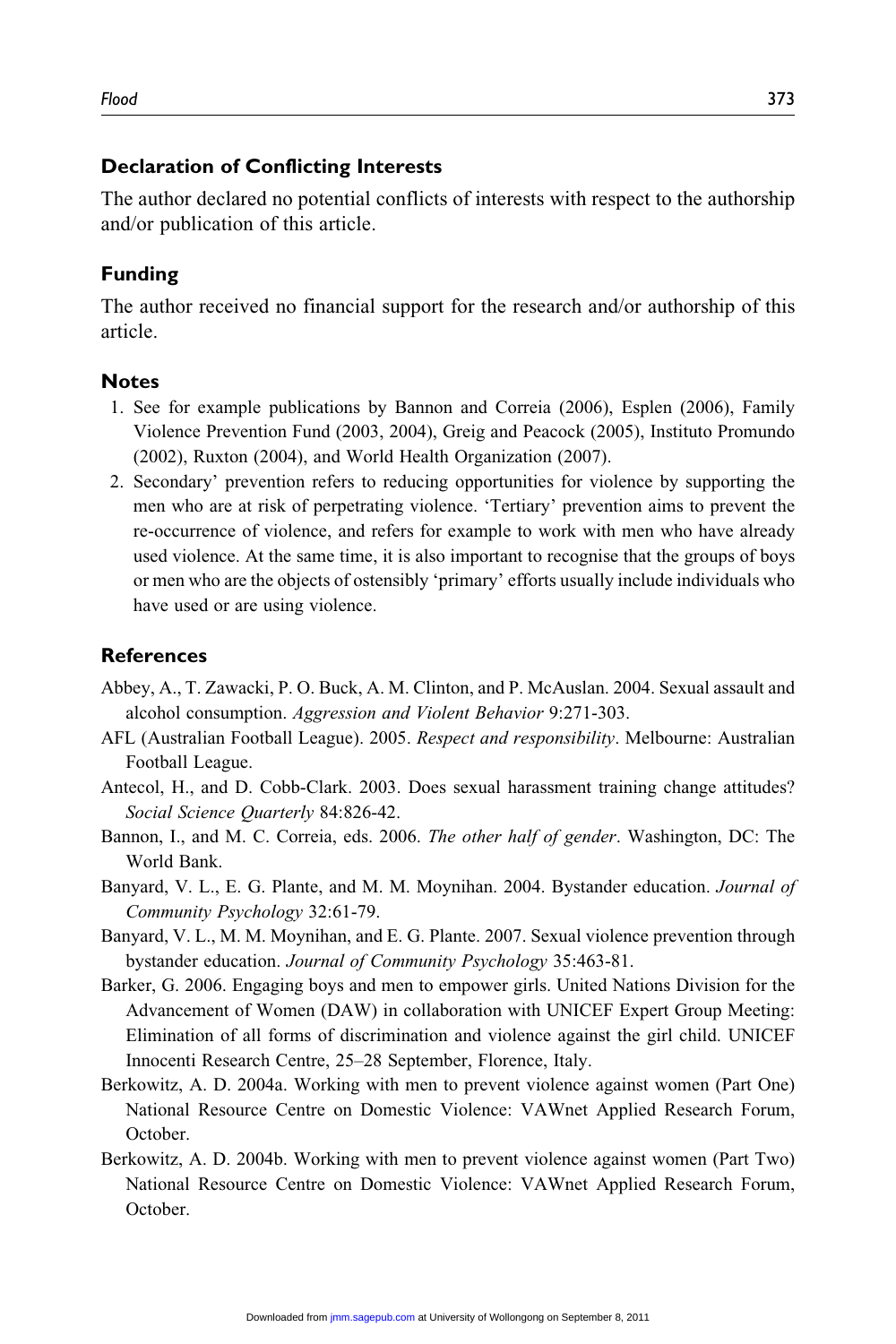- Brecklin, L., and D. Forde. 2001. A meta-analysis of rape education programs. Violence and Victims 16:303-21.
- Breitenbecher, K. H. 2000. Sexual assault on college campuses. Applied and Preventive Psychology 9:23-52.
- Casey, E. A., and T. P. Lindhorst. 2009. Toward a multi-level, ecological approach to the primary prevention of sexual assault. Trauma, Violence, & Abuse 10:91-114.
- Connell, R. W. 1995. Masculinities. Sydney, Australia: Allen and Unwin.
- Cornelius, T. L., and N. Resseguie. 2007. Primary and secondary prevention programs for dating violence. Aggression and Violent Behavior12:364-75.
- Davis, R., L. F. Parks, and L. Cohen. 2006. Sexual violence and the spectrum of prevention. Enola, PA: National Sexual Violence Resource Center.
- Donovan, R., and R. Vlais. 2005. VicHealth review of communication components of social marketing/public education campaigns focused on violence against women. Melbourne, Australia: Victorian Health Promotion Foundation.
- Donovan, R. J., G. Jalleh, L. Fielder, and R. Ouschan. 2008. When confrontational images may be counter productive. Health Promotion Journal of Australia 19:132-36.
- Esplen, E. 2006. Engaging men in gender equality. Brighton, UK: BRIDGE, Institute of Development Studies, University of Sussex.
- Expert Group. 2003. The role of men and boys in achieving gender equality: Report of the Export Group Meeting, 'The Role of Men and Boys in Achieving Gender Equality', organised by DAW in collaboration with ILO and UNAIDS, 21–24 October 2003, Brasilia, Brazil.
- Fabiano, P., H. W. Perkins, A. Berkowitz, J. Linkenbach, and C. Stark. 2004. Engaging men as social justice allies in ending violence against women. Journal of American College Health 52:105-12.
- Family Violence Prevention Fund. 2003. Building partnerships to end men's violence. San Francisco, CA: FVPF. <http://endabuse.org/bpi/> (accessed October 1, 2009).
- Family Violence Prevention Fund. 2004. Toolkit for working with men and boys to prevent gender-based violence. San Francisco, CA: FVPF. URL: www.endabuse.org/toolkit. (accessed October 1, 2009).
- Family Violence Prevention Fund. 2006. Coaching men into boys playbook. San Francisco, CA: FVPF.
- Featherstone, B. 2003. Taking fathers seriously. British Journal of Social Work 33:239-54.
- Flood, M. 2002-2003. Engaging men. Women Against Violence: A Feminist Journal 13: 25-32.
- Flood, M. 2004a. Men's collective struggles for gender justice. In Handbook for studies of masculinities, ed. M. Kimmel, R. W. Connell, and J. Hearn, 458-466. Thousand Oaks, CA: SAGE.
- Flood, M. 2004b. Backlash. In The battle and backlash rage on, ed. S. E. Rossi, 261-78. Philadelphia, PA: Xlibris Press.
- Flood, M. 2004c. Men, gender, and development. Development Bulletin 64:26-30.
- Flood, M. 2005-2006. Changing men. Women Against Violence 18:6-36.
- Flood, M. 2007. Involving men in gender practice and policy. Critical Half 5:9-14.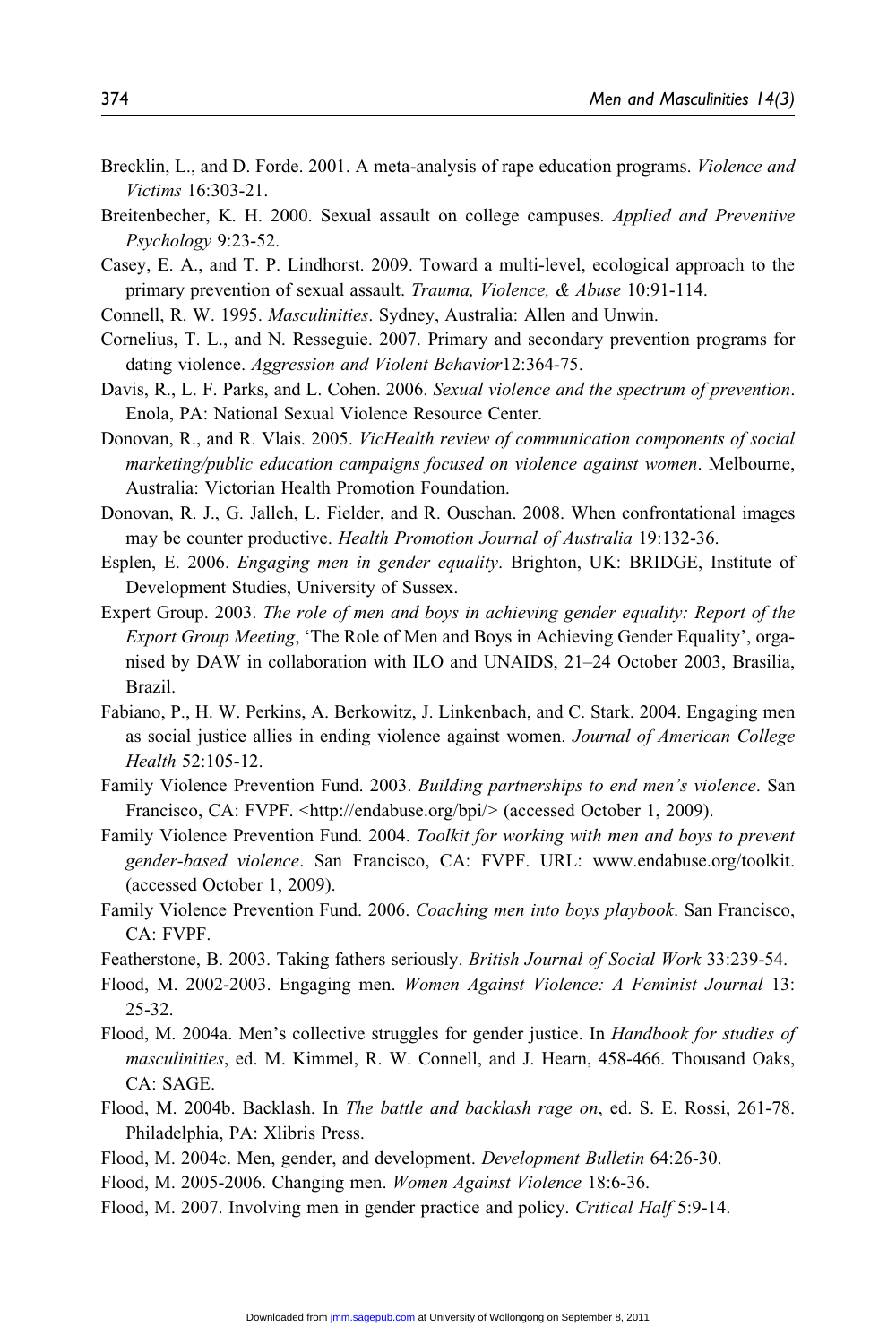- Flood, M., and B. Pease. 2006. The factors influencing community attitudes in relation to violence against women. Melbourne, Australia: Victorian Health Promotion Foundation.
- Flood, M., D. Peacock, O. Stern, G. Barker, and A. Greig. 2010. World Health Organization Men and Gender Policy Brief: Policy approaches to involving men and boys in achieving gender equality and health equity. Johannesburg: Sonke Gender Justice Network.
- Flores, S. A., and M. G. Hartlaub. 1998. Reducing rape-myth acceptance in male college students. Journal of College Student Development 39: 438-448.
- Foshee, V., K. E. Bauman, S. T. Ennett, G. F. Linder, T. Benefield, and C. Suchindran. 2004. Assessing the long-term effects of the Safe Dates Program and a booster in preventing and reducing adolescent dating violence victimization and perpetration. American Journal of Public Health 94:619-24.
- Funk, R. E. 2006. Reaching men. Indianopolis, IN: Jist Publishing.
- Gault, D. 2006. The initiative for violence-free families and communities in Ramsey County, Minnesota. Toolkit for working with men and boys to prevent gender-based violence. Family Violence Prevention Fund. http://toolkit.endabuse.org/Resources/FourteenYears (accessed October 1, 2009).
- Greig, A., and D. Peacock. 2005. Men as partners programme. EngenderHealth (Draft only).
- Heise, L. L. 1998. Violence against women. Violence Against Women 4:262-90.
- Heise, L. L. 2006. Determinants of intimate partner violence. PhD diss. (London School of Hygiene & Tropical Medicine).
- Heppner, M. J., H. A. Neville, K. Smith, D. M. Kivlighan, and B. S. Gershuny. 1999. Examining immediate and long-term efficacy of rape prevention programming with racially diverse college men. Journal of Counseling Psychology 46:16-26.
- Institute of Development Studies. 2008. Politicising masculinities: Beyond the personal. Brighton, UK: IDS.
- Instituto Promundo. 2002. Working with young men manual series. Rio de Janeiro, Brazil: Author.
- Kandirikirira, N. 2002. Deconstructing domination. In Masculinities matter! ed. F. Cleaver. New York: Zed Books.
- Katz, J. 2006. The macho paradox. Naperville, IL: Sourcebooks.
- Kaufman, M. 2003. The AIM framework. UNICEF, March 31. <http://www.michaelkaufman. com/articles/pdf/the-aim-framework.pdf> (accessed February 3, 2004).
- Kilmartin, C. 2001. Sexual assault in context. Holmes Beach, FL: Learning Publications.
- Kilmartin, C., T. Smith, A. Green, H. Heinzen, M. Kuchler, and D. Kolar. 2008. A real time social norms intervention to reduce male sexism. Sex Roles 59:264-73.
- Kim, A. N., and M. L. White. 2008. Evaluation of California's MyStrength Campaign and MOST Clubs. California Department of Public Health, Epidemiology and Prevention for Injury Control Branch.
- Lang, J. 2003. Elimination of violence against women in partnership with men. Background document for UNESCAP's subregional training workshop on Elimination of Violence Against Women in Partnership with Men, 2–5 December, New Delhi, India.
- Lee, D. S., L. Guy, B. Perry, C. K. Sniffen, and S. A. Mixson. 2007. Sexual violence prevention. The Prevention Researcher 14:15-20.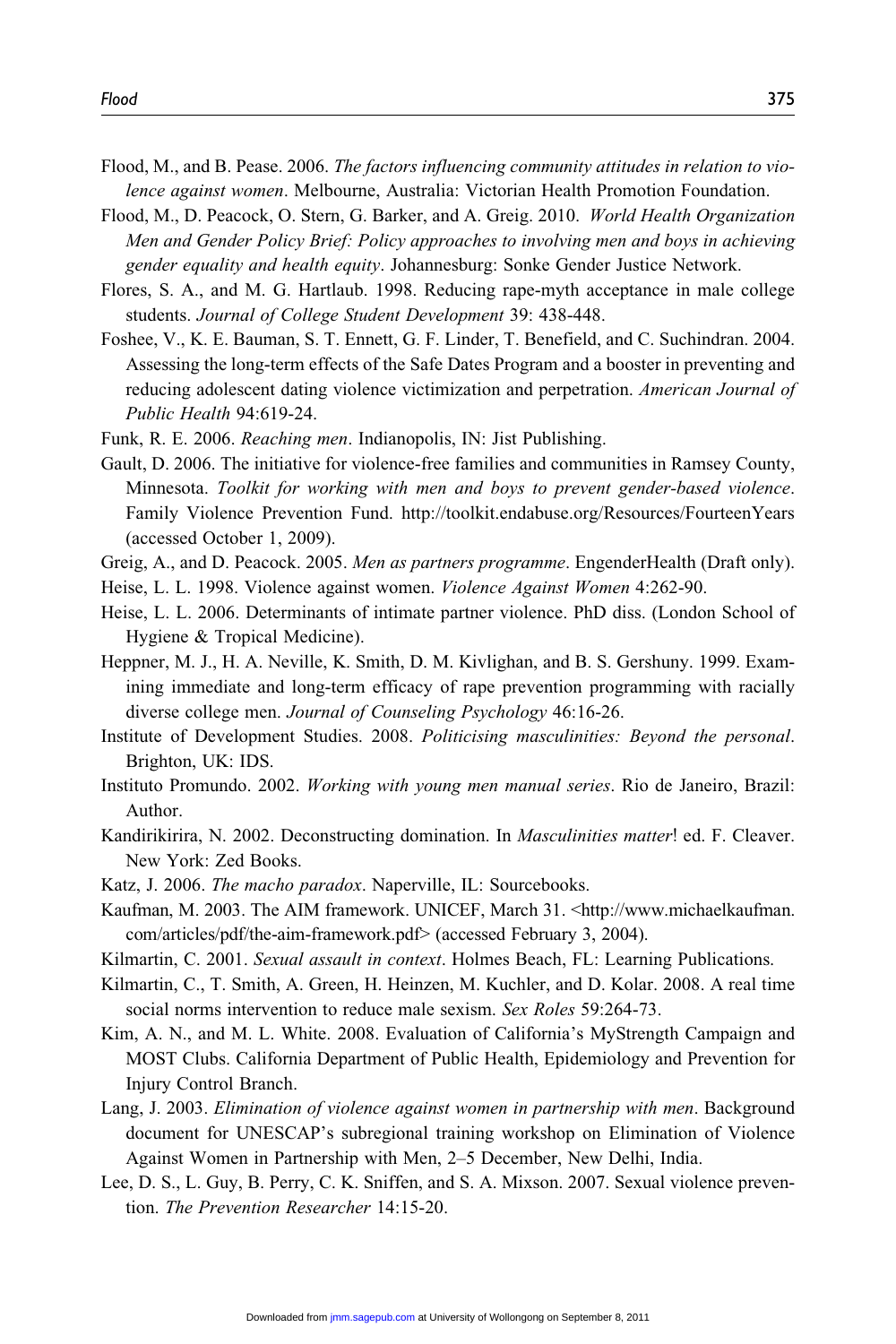- Lievore, D. 2003. Non-reporting and hidden recording of sexual assault: An international review. Canberra, Australia: Commonwealth Government of Australia.
- Lonsway, K. A., V. L. Banyard, A. D. Berkowitz, C. A. Gidycz, J. T. Katz, M. P. Koss, P. A. Schewe, and S. E. Ullman. 2009. Rape prevention and risk reduction. VAWnet National Electronic Network on Violence Against Women, January, National Resource Center on Domestic Violence.
- Malik, B., L. Karlsson, and R. Karkara. 2005. *Working with men and boys to promote gender* equality and to end violence against boys and girls. Kathmandu, Nepal: Save the Children Sweden-Denmark Regional Programme for South and Central Asia.
- Malik, B., R. Karkara, and N. Baruah. 2006. Mapping of tools for working with men and boys to end violence against girls, boys and women. Kathmandu, Nepal & New Dehli, India Save the Children Sweden-Denmark Regional Programme for South and Central Asia and UNIFEM Regional Office for South Asia.
- Meyer, H., and N. Stein. 2004. Relationship violence prevention education in schools. American Journal of Health Education 35:198-205.
- Miruka, O. 2007. Combating gender-based violence in Kenya. Critical Half 5:21-6.
- Morrison, S., J. Hardison, A. Mathew, and J. O'Neil. 2004. An evidence-based review of sexual assault preventive intervention programs. Washington, DC: National Institute Justice. U.S. Department of Justice (NCJ #207262).
- Mtutu, R. M. 2005. Redefining masculinity in the era of HIV/AIDS. Agenda, Special Focus: Gender, Culture and Rights 30: 138-143.
- Murnen, S. K., C. Wright, and G. Kaluzny. 2002. If ''boys will be boys,'' then girls will be victims? Sex Roles 46:359-75.
- Nation, M., C. Crusto, A. Wandersman, K. Kumpfer, D. Seybolt, E. Morrissey-Kane, and K. Davino. 2003. What works in prevention. American Psychologist 58:449-56.
- Odendaalm, W. 2001. The men against violence against women movement in Namibia. Development 44:90-3.
- O'Donohue, W., E. A. Yeater, and M. Fanetti. 2003. Rape prevention with college males. Journal of Interpersonal Violence 18:513-31.
- Office of the Status of Women. 2004. National framework for sexual assault prevention. Canberra, Australia: Office of the Status of Women.
- Oregon Department of Human Services. 2006. Recommendations to prevent sexual violence in Oregon. Portland, OR: Oregon Department of Human Services, Office of Family Health, Women's Health Program.
- Pulerwitz, J., G. Barker, M. Segundo, and M. Nascimento. 2006. Promoting more genderequitable norms and behaviors among young men as an HIV/AIDS prevention strategy. Horizons Final Report. Washington, DC: Population Council.
- Rosewater, A. 2003. Promoting prevention, targeting teens. San Francisco, CA: Family Violence Prevention Fund.
- Ruxton, S. ed. 2004. Gender equality and men. Oxford, UK: Oxfam GB.
- Schueller, J., W. Finger, and G. Barker. 2005. Boys and Changing Gender Roles: Emerging Programme Approaches Hold Promise in Changing Gender Norms and Behaviours among Boys and Young Men. YouthNet, 16.